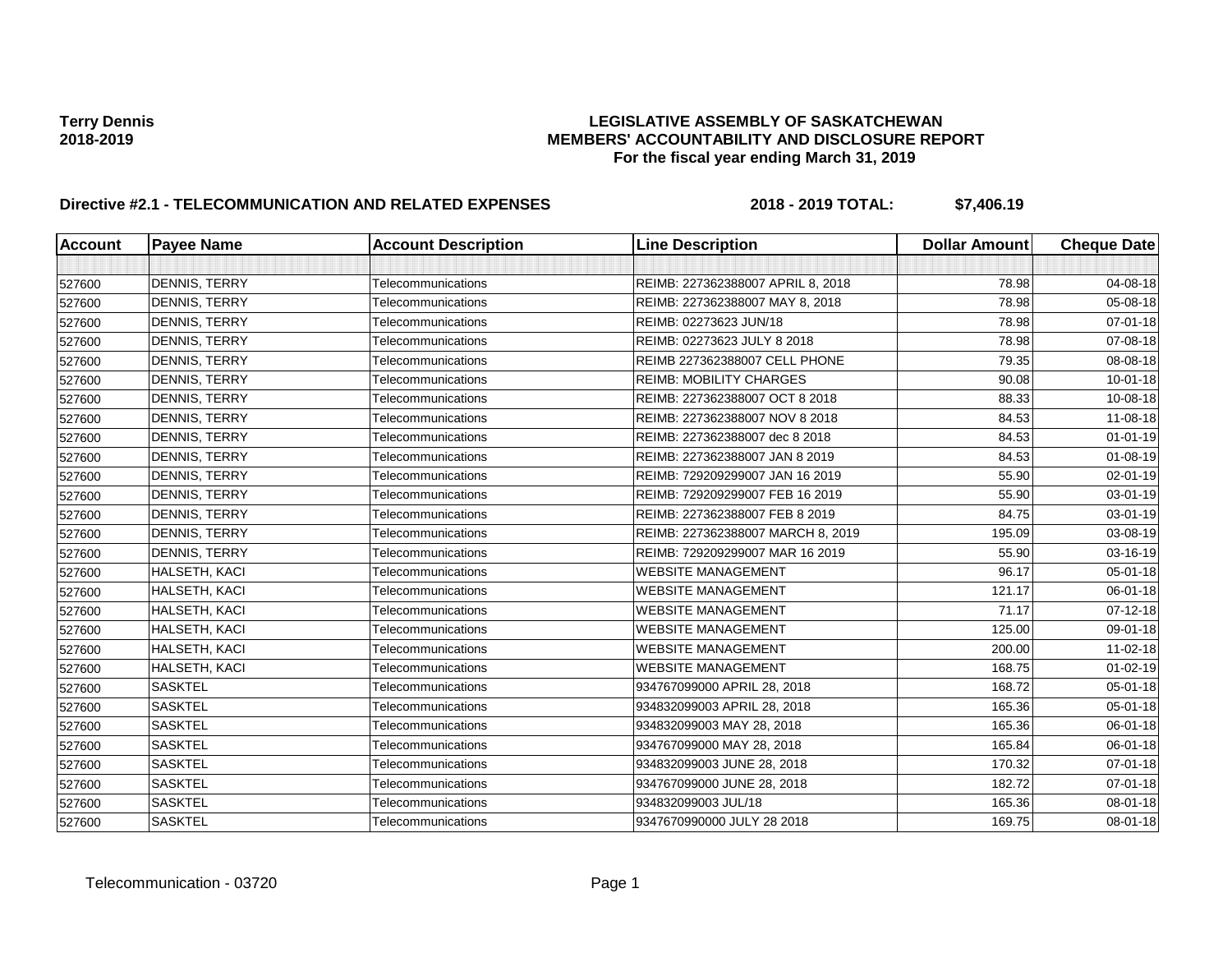| <b>Account</b> | <b>Payee Name</b> | <b>Account Description</b>    | <b>Line Description</b>        | <b>Dollar Amount</b> | <b>Cheque Date</b> |
|----------------|-------------------|-------------------------------|--------------------------------|----------------------|--------------------|
|                |                   |                               |                                |                      |                    |
| 527600         | <b>SASKTEL</b>    | Telecommunications            | 934832099003 AUG 28 2018       | 165.36               | $10 - 01 - 18$     |
| 527600         | <b>SASKTEL</b>    | Telecommunications            | 934767099000 Sept 28, 2018     | 170.40               | $10 - 01 - 18$     |
| 527600         | <b>SASKTEL</b>    | Telecommunications            | 934832099003 Sept 28, 2018     | 165.36               | $10 - 01 - 18$     |
| 527600         | <b>SASKTEL</b>    | Telecommunications            | 9347670990000 AUG 28 2018      | 169.91               | $10 - 01 - 18$     |
| 527600         | <b>SASKTEL</b>    | Telecommunications            | 934832099003 OCT 28 2018       | 170.32               | $11-01-18$         |
| 527600         | <b>SASKTEL</b>    | Telecommunications            | 9347670990000 OCT 28 2018      | 182.37               | $11 - 01 - 18$     |
| 527600         | <b>SASKTEL</b>    | Telecommunications            | 934832099003 NOVEMBER 28, 2018 | 165.36               | 12-01-18           |
| 527600         | <b>SASKTEL</b>    | Telecommunications            | 934767099000 NOVEMBER 28, 2018 | 169.11               | 12-01-18           |
| 527600         | <b>SASKTEL</b>    | Telecommunications            | 9347670990000 DEC 28 2018      | 165.72               | $01 - 01 - 19$     |
| 527600         | <b>SASKTEL</b>    | Telecommunications            | 934832099003 DEC 28 2018       | 165.36               | $01 - 01 - 19$     |
| 527600         | <b>SASKTEL</b>    | Telecommunications            | 934767099000 JAN 28 2019       | 173.00               | 02-01-19           |
| 527600         | <b>SASKTEL</b>    | Telecommunications            | 934832099003 JAN 28 2019       | 165.36               | 02-01-19           |
| 527600         | <b>SASKTEL</b>    | Telecommunications            | 934832099003 FEB 28 2019       | 165.36               | 03-01-19           |
| 527600         | <b>SASKTEL</b>    | Telecommunications            | 9347670990000 FEB 28 2019      | 170.53               | 03-18-19           |
| 527600         | <b>SASKTEL</b>    | Telecommunications            | 934832099003 MAR 28 2019       | 165.36               | 03-28-19           |
| 527600         | <b>SASKTEL</b>    | Telecommunications            | 9347670990000 MAR 28 2019      | 171.41               | 03-28-19           |
| 530600         | <b>SASKTEL</b>    | Placement - Tender Ads        | 934767099000 APRIL 28, 2018    | 107.95               | 05-01-18           |
| 530600         | <b>SASKTEL</b>    | <b>Placement - Tender Ads</b> | 934767099000 MAY 28, 2018      | 107.95               | 06-01-18           |
| 530600         | <b>SASKTEL</b>    | Placement - Tender Ads        | 934767099000 JUNE 28, 2018     | 107.95               | 07-01-18           |
| 530600         | <b>SASKTEL</b>    | Placement - Tender Ads        | 9347670990000 JULY 28 2018     | 107.95               | 08-01-18           |
| 530600         | <b>SASKTEL</b>    | Placement - Tender Ads        | 9347670990000 AUG 28 2018      | 107.95               | $10 - 01 - 18$     |
| 530600         | <b>SASKTEL</b>    | Placement - Tender Ads        | 934767099000 Sept 28, 2018     | 107.95               | $10 - 01 - 18$     |
| 530600         | <b>SASKTEL</b>    | Placement - Tender Ads        | 9347670990000 OCT 28 2018      | 107.95               | $11 - 01 - 18$     |
| 530600         | <b>SASKTEL</b>    | Placement - Tender Ads        | 934767099000 NOVEMBER 28, 2018 | 107.95               | 12-01-18           |
| 530600         | <b>SASKTEL</b>    | Placement - Tender Ads        | 9347670990000 DEC 28 2018      | 107.95               | $01 - 01 - 19$     |
| 530600         | <b>SASKTEL</b>    | <b>Placement - Tender Ads</b> | 934767099000 JAN 28 2019       | 107.95               | 02-01-19           |
| 530600         | <b>SASKTEL</b>    | Placement - Tender Ads        | 9347670990000 FEB 28 2019      | 107.95               | 03-18-19           |
| 530600         | <b>SASKTEL</b>    | Placement - Tender Ads        | 9347670990000 MAR 28 2019      | 107.95               | 03-28-19           |
|                |                   |                               |                                |                      |                    |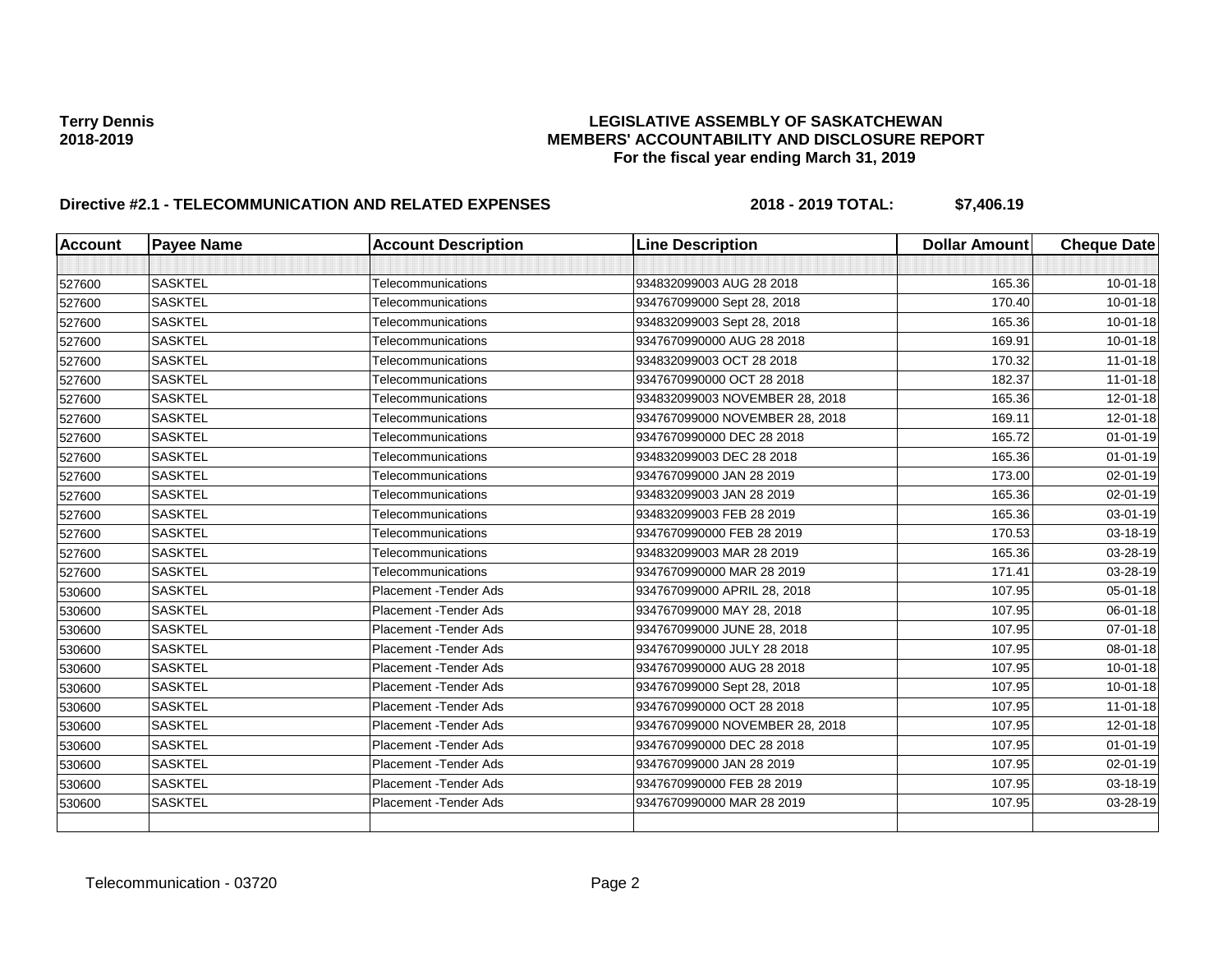| <b>Account</b> | Payee Name | <b>Account Description</b> | <b>Line Description</b> | <b>Dollar Amount</b> | <b>Cheque Date</b> |
|----------------|------------|----------------------------|-------------------------|----------------------|--------------------|
|                |            |                            |                         |                      |                    |
|                |            |                            |                         |                      |                    |
|                |            |                            |                         |                      |                    |
|                |            |                            |                         |                      |                    |
|                |            |                            |                         |                      |                    |
|                |            |                            |                         |                      |                    |
|                |            |                            |                         |                      |                    |
|                |            |                            |                         |                      |                    |
|                |            |                            |                         |                      |                    |
|                |            |                            |                         |                      |                    |
|                |            |                            |                         |                      |                    |
|                |            |                            |                         |                      |                    |
|                |            |                            |                         |                      |                    |
|                |            |                            |                         |                      |                    |
|                |            |                            |                         |                      |                    |
|                |            |                            |                         |                      |                    |
|                |            |                            |                         |                      |                    |
|                |            |                            |                         |                      |                    |
|                |            |                            |                         |                      |                    |
|                |            |                            |                         |                      |                    |
|                |            |                            |                         |                      |                    |
|                |            |                            |                         |                      |                    |
|                |            |                            |                         |                      |                    |
|                |            |                            |                         |                      |                    |
|                |            |                            |                         |                      |                    |
|                |            |                            |                         |                      |                    |
|                |            |                            |                         |                      |                    |
|                |            |                            |                         |                      |                    |
|                |            |                            |                         |                      |                    |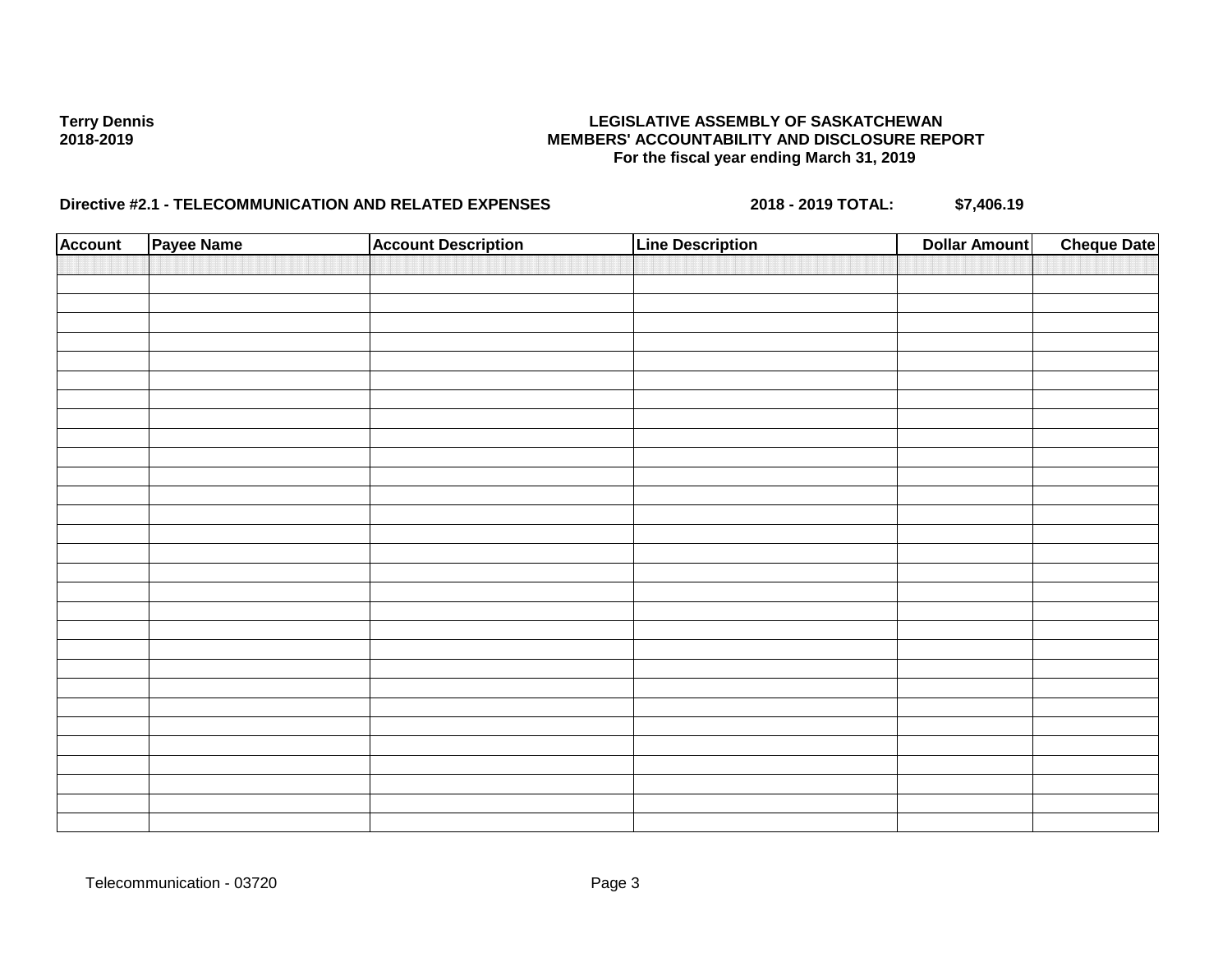| <b>Account</b> | Payee Name | <b>Account Description</b> | <b>Line Description</b> | <b>Dollar Amount</b> | <b>Cheque Date</b> |
|----------------|------------|----------------------------|-------------------------|----------------------|--------------------|
|                |            |                            |                         |                      |                    |
|                |            |                            |                         |                      |                    |
|                |            |                            |                         |                      |                    |
|                |            |                            |                         |                      |                    |
|                |            |                            |                         |                      |                    |
|                |            |                            |                         |                      |                    |
|                |            |                            |                         |                      |                    |
|                |            |                            |                         |                      |                    |
|                |            |                            |                         |                      |                    |
|                |            |                            |                         |                      |                    |
|                |            |                            |                         |                      |                    |
|                |            |                            |                         |                      |                    |
|                |            |                            |                         |                      |                    |
|                |            |                            |                         |                      |                    |
|                |            |                            |                         |                      |                    |
|                |            |                            |                         |                      |                    |
|                |            |                            |                         |                      |                    |
|                |            |                            |                         |                      |                    |
|                |            |                            |                         |                      |                    |
|                |            |                            |                         |                      |                    |
|                |            |                            |                         |                      |                    |
|                |            |                            |                         |                      |                    |
|                |            |                            |                         |                      |                    |
|                |            |                            |                         |                      |                    |
|                |            |                            |                         |                      |                    |
|                |            |                            |                         |                      |                    |
|                |            |                            |                         |                      |                    |
|                |            |                            |                         |                      |                    |
|                |            |                            |                         |                      |                    |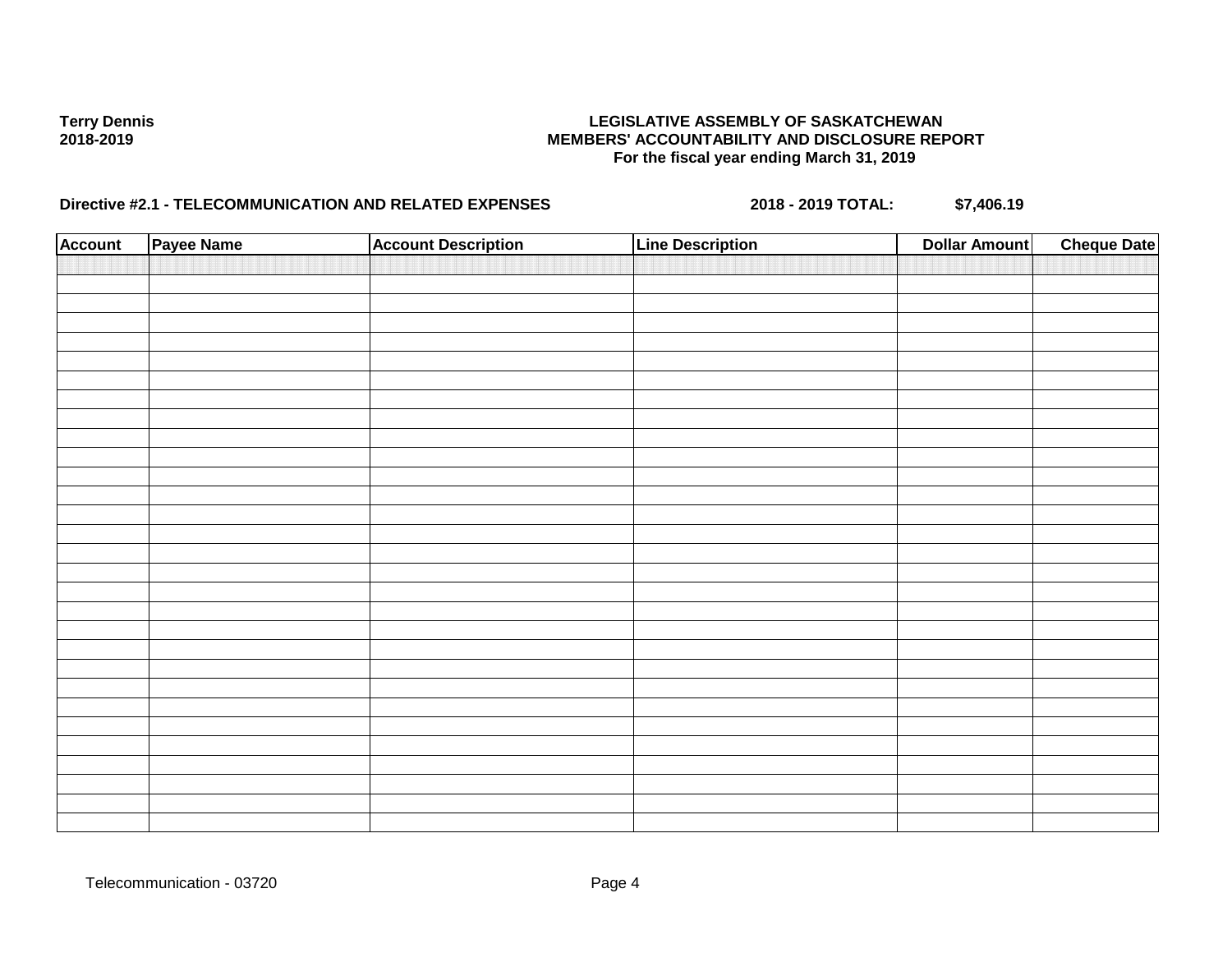| <b>Account</b> | <b>Payee Name</b> | <b>Account Description</b> | <b>Line Description</b> | Dollar Amount | <b>Cheque Date</b> |
|----------------|-------------------|----------------------------|-------------------------|---------------|--------------------|
|                |                   |                            |                         |               |                    |
|                |                   |                            |                         |               |                    |
|                |                   |                            |                         |               |                    |
|                |                   |                            |                         |               |                    |
|                |                   |                            |                         |               |                    |
|                |                   |                            |                         |               |                    |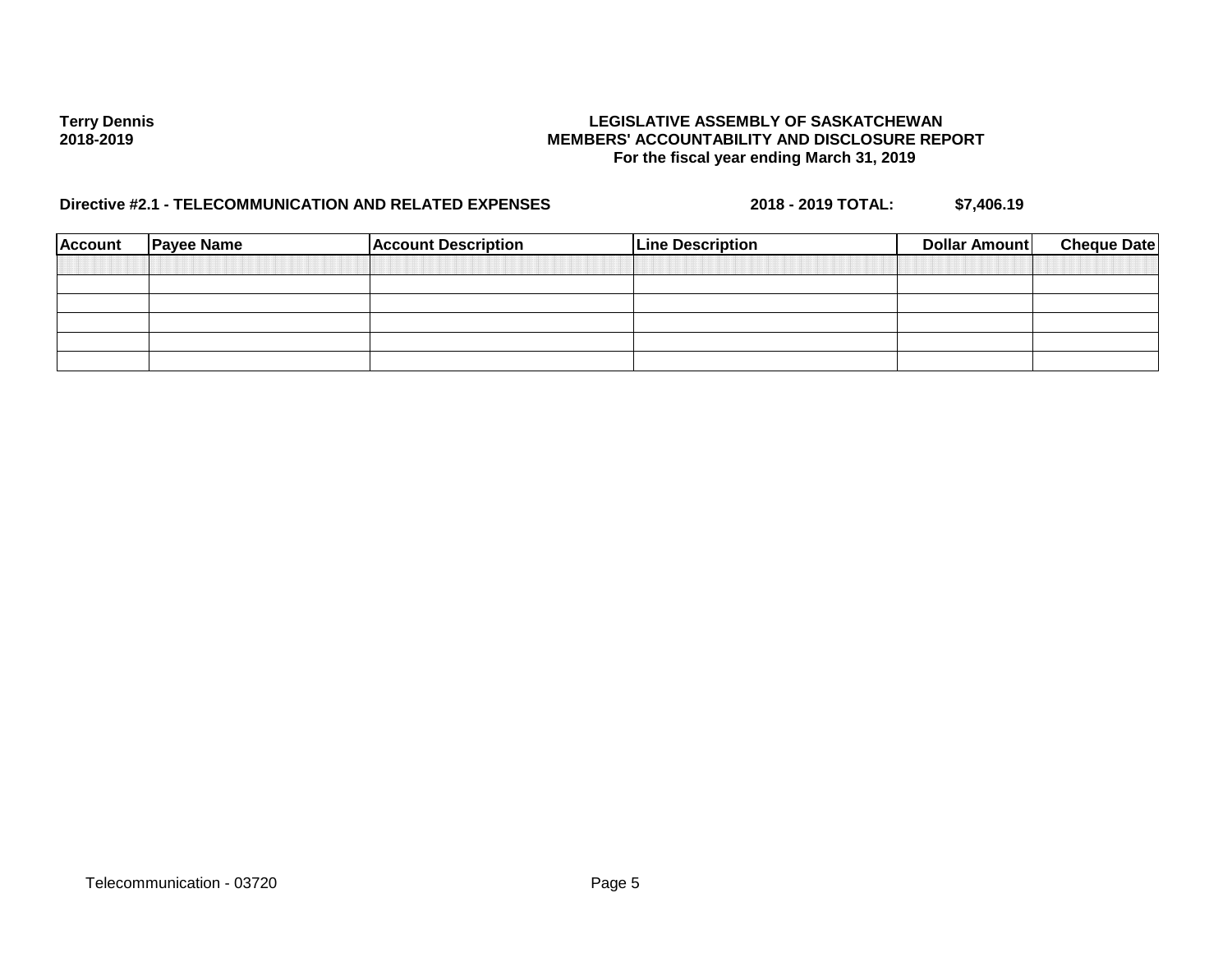### **LEGISLATIVE ASSEMBLY OF SASKATCHEWAN MEMBERS' ACCOUNTABILITY AND DISCLOSURE REPORT For the fiscal year ending March 31, 2019**

| <b>Account</b> | <b>Payee Name</b>    | <b>Account Description</b>  | <b>Line Description</b>               | <b>Dollar Amount</b> | <b>Cheque Date</b> |
|----------------|----------------------|-----------------------------|---------------------------------------|----------------------|--------------------|
|                |                      |                             |                                       |                      |                    |
|                |                      |                             | APRIL 2018 MLA REGINA                 |                      |                    |
| 541900         | DENNIS, TERRY        | Elected Rep - Travel        | <b>ACCOMMODATIONS</b>                 | 1,500.00             | $04 - 13 - 18$     |
| 541900         | <b>DENNIS, TERRY</b> | Elected Rep - Travel        | MLA TRAVEL APRIL 25 - 30, 2018        | 590.55               | 05-03-18           |
| 541900         | <b>DENNIS, TERRY</b> | Elected Rep - Travel        | MLA TRAVEL APRIL 8 - 24, 2018         | 1,377.95             | 05-03-18           |
|                |                      |                             | MAY 2018 MLA REGINA                   |                      |                    |
| 541900         | DENNIS, TERRY        | Elected Rep - Travel        | <b>ACCOMMODATIONS</b>                 | 1,550.00             | $05 - 18 - 18$     |
|                |                      |                             | JUNE 2018 MLA REGINA                  |                      |                    |
| 541900         | DENNIS, TERRY        | <b>Elected Rep - Travel</b> | <b>ACCOMMODATION</b>                  | 1,500.00             | 06-01-18           |
| 541900         | <b>DENNIS, TERRY</b> | Elected Rep - Travel        | MLA TRAVEL MAY 3-18 2018              | 1,340.00             | 06-05-18           |
| 541900         | <b>DENNIS, TERRY</b> | <b>Elected Rep - Travel</b> | MLA TRAVEL MAY 19-31 2018             | 1,096.21             | 06-05-18           |
|                |                      |                             | MLA REGINA ACCOMMODATIONS JULY        |                      |                    |
| 541900         | <b>DENNIS, TERRY</b> | Elected Rep - Travel        | 2018                                  | 1,550.00             | $07 - 01 - 18$     |
| 541900         | <b>DENNIS, TERRY</b> | Elected Rep - Travel        | MLA TRAVEL - JUNE 12-29 2018          | 2,417.65             | 07-04-18           |
| 541900         | <b>DENNIS, TERRY</b> | <b>Elected Rep - Travel</b> | MLA TRAVEL JULY 1-25 2018             | 266.44               | 08-01-18           |
|                |                      |                             | MLA REGINA ACCOMMODATIONS AUGUST      |                      |                    |
| 541900         | <b>DENNIS, TERRY</b> | Elected Rep - Travel        | 2018                                  | 1,550.00             | 08-01-18           |
|                |                      |                             | MLA REGINA ACCOMMODATIONS SEPT        |                      |                    |
| 541900         | <b>DENNIS, TERRY</b> | Elected Rep - Travel        | 218                                   | 1,500.00             | 09-01-18           |
| 541900         | <b>DENNIS, TERRY</b> | Elected Rep - Travel        | MLA TRAVEL AUG 2-30 2018              | 1,530.62             | 09-20-18           |
|                |                      |                             | MLA REGINA ACCOMMODATIONS             |                      |                    |
| 541900         | <b>DENNIS, TERRY</b> | Elected Rep - Travel        | OCTOBER 2018                          | 1,550.00             | $10 - 01 - 18$     |
|                |                      |                             | MLA REGINA ACCOMMODATIONS NOV         |                      |                    |
| 541900         | <b>DENNIS, TERRY</b> | <b>Elected Rep - Travel</b> | 2018                                  | 1,500.00             | $11-01-18$         |
| 541900         | <b>DENNIS, TERRY</b> | Elected Rep - Travel        | MLA TRAVEL OCT 2-31 2018              | 2,400.20             | 11-01-18           |
|                |                      | <b>Elected Rep - Travel</b> | MLA REGINA ACCOMMODATIONS DEC<br>2018 |                      |                    |
| 541900         | DENNIS, TERRY        |                             |                                       | 1,550.00             | 12-01-18           |
| 541900         | <b>DENNIS, TERRY</b> | Elected Rep - Travel        | MLA TRAVEL NOV 1-30 2018              | 3,851.10             | $12 - 01 - 18$     |
| 541900         | <b>DENNIS, TERRY</b> | Elected Rep - Travel        | MLA TRAVEL DEC 1-21 2018              | 1,874.70             | $01 - 01 - 19$     |
| 541900         | <b>DENNIS, TERRY</b> | Elected Rep - Travel        | MLA TRAVEL JAN 6-23 2019              | 1,150.60             | 02-01-19           |
|                |                      |                             | JAN 2019 MLA REGINA                   |                      |                    |
| 541900         | <b>DENNIS, TERRY</b> | Elected Rep - Travel        | <b>ACCOMMODATIONS</b>                 | 769.40               | $02 - 01 - 19$     |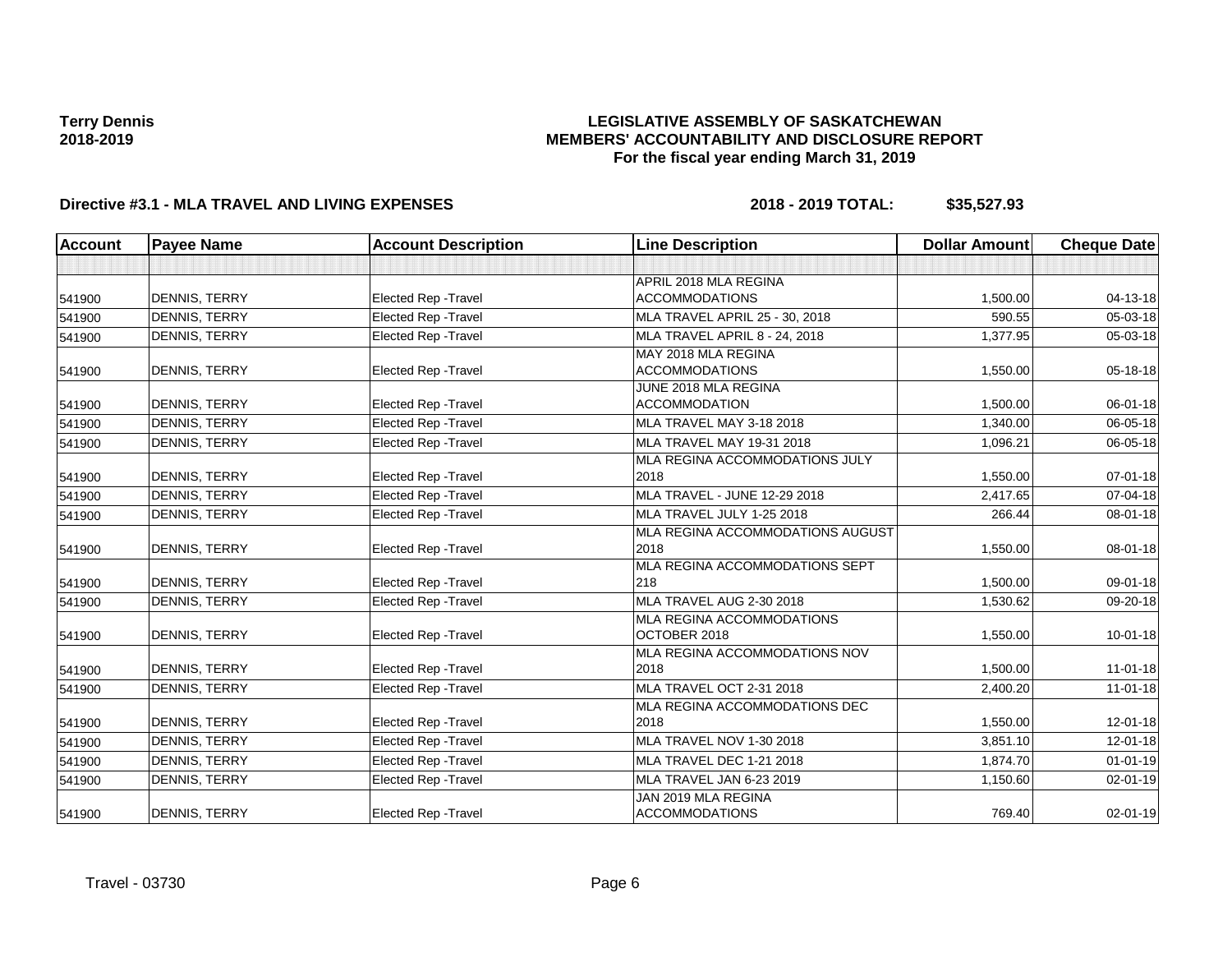### **LEGISLATIVE ASSEMBLY OF SASKATCHEWAN MEMBERS' ACCOUNTABILITY AND DISCLOSURE REPORT For the fiscal year ending March 31, 2019**

| <b>Account</b> | <b>Payee Name</b> | <b>Account Description</b> | <b>Line Description</b>           | <b>Dollar Amount</b> | <b>Cheque Date</b> |
|----------------|-------------------|----------------------------|-----------------------------------|----------------------|--------------------|
|                |                   |                            |                                   |                      |                    |
| 541900         | DENNIS, TERRY     | Elected Rep - Travel       | FEB 2019 MLA REGINA ACCOMMODATION | 656.17               | 03-01-19           |
| 541900         | DENNIS, TERRY     | Elected Rep - Travel       | MLA TRAVEL FEB 2-5 2019           | 123.89               | 03-01-19           |
| 541900         | DENNIS, TERRY     | Elected Rep - Travel       | MLA TRAVEL MAR 3 - 28 2019        | 2,332.45             | 03-26-19           |
|                |                   |                            |                                   |                      |                    |
|                |                   |                            |                                   |                      |                    |
|                |                   |                            |                                   |                      |                    |
|                |                   |                            |                                   |                      |                    |
|                |                   |                            |                                   |                      |                    |
|                |                   |                            |                                   |                      |                    |
|                |                   |                            |                                   |                      |                    |
|                |                   |                            |                                   |                      |                    |
|                |                   |                            |                                   |                      |                    |
|                |                   |                            |                                   |                      |                    |
|                |                   |                            |                                   |                      |                    |
|                |                   |                            |                                   |                      |                    |
|                |                   |                            |                                   |                      |                    |
|                |                   |                            |                                   |                      |                    |
|                |                   |                            |                                   |                      |                    |
|                |                   |                            |                                   |                      |                    |
|                |                   |                            |                                   |                      |                    |
|                |                   |                            |                                   |                      |                    |
|                |                   |                            |                                   |                      |                    |
|                |                   |                            |                                   |                      |                    |
|                |                   |                            |                                   |                      |                    |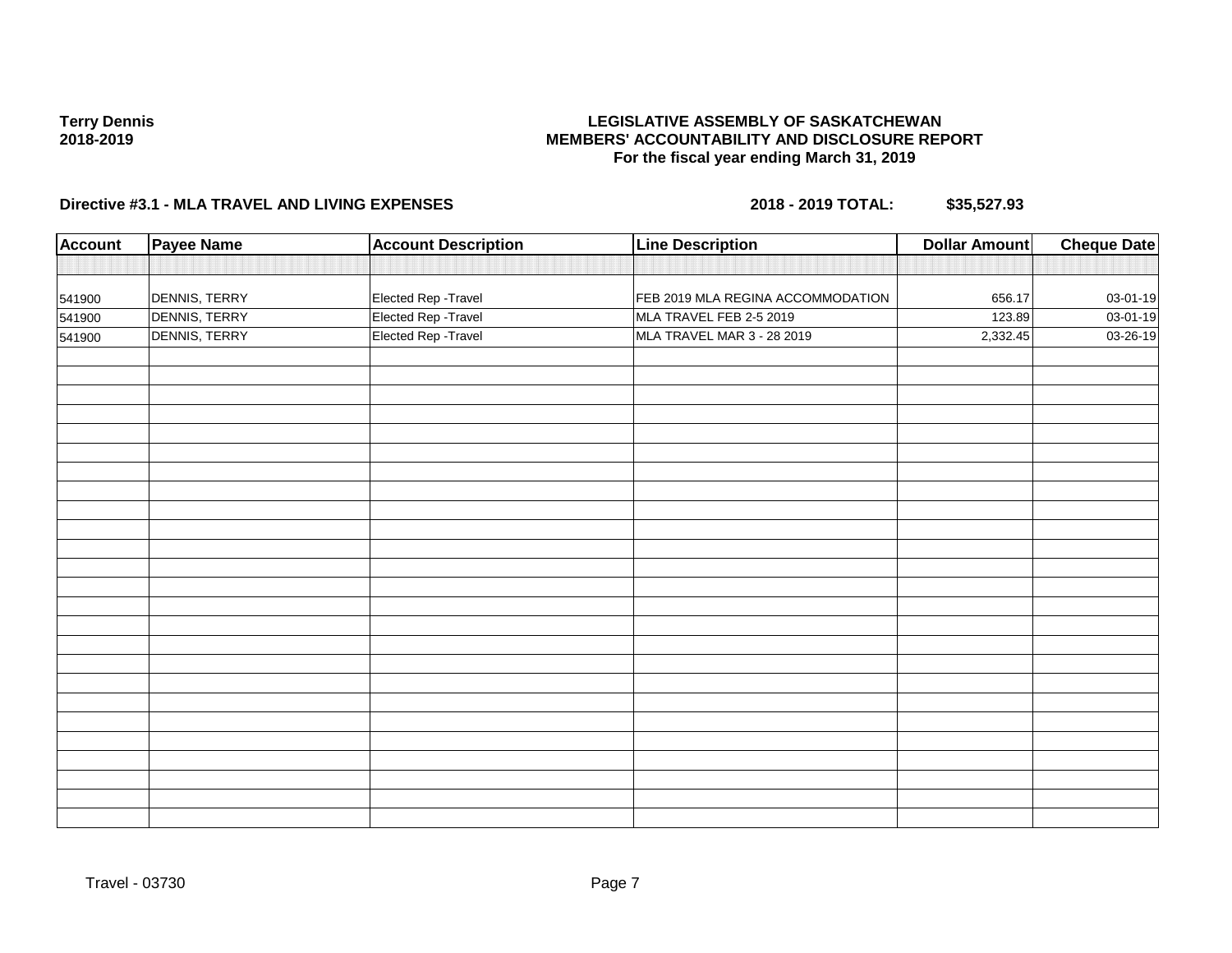### **LEGISLATIVE ASSEMBLY OF SASKATCHEWAN MEMBERS' ACCOUNTABILITY AND DISCLOSURE REPORT For the fiscal year ending March 31, 2019**

| <b>Account</b> | Payee Name | <b>Account Description</b> | <b>Line Description</b> | <b>Dollar Amount</b> | <b>Cheque Date</b> |
|----------------|------------|----------------------------|-------------------------|----------------------|--------------------|
|                |            |                            |                         |                      |                    |
|                |            |                            |                         |                      |                    |
|                |            |                            |                         |                      |                    |
|                |            |                            |                         |                      |                    |
|                |            |                            |                         |                      |                    |
|                |            |                            |                         |                      |                    |
|                |            |                            |                         |                      |                    |
|                |            |                            |                         |                      |                    |
|                |            |                            |                         |                      |                    |
|                |            |                            |                         |                      |                    |
|                |            |                            |                         |                      |                    |
|                |            |                            |                         |                      |                    |
|                |            |                            |                         |                      |                    |
|                |            |                            |                         |                      |                    |
|                |            |                            |                         |                      |                    |
|                |            |                            |                         |                      |                    |
|                |            |                            |                         |                      |                    |
|                |            |                            |                         |                      |                    |
|                |            |                            |                         |                      |                    |
|                |            |                            |                         |                      |                    |
|                |            |                            |                         |                      |                    |
|                |            |                            |                         |                      |                    |
|                |            |                            |                         |                      |                    |
|                |            |                            |                         |                      |                    |
|                |            |                            |                         |                      |                    |
|                |            |                            |                         |                      |                    |
|                |            |                            |                         |                      |                    |
|                |            |                            |                         |                      |                    |
|                |            |                            |                         |                      |                    |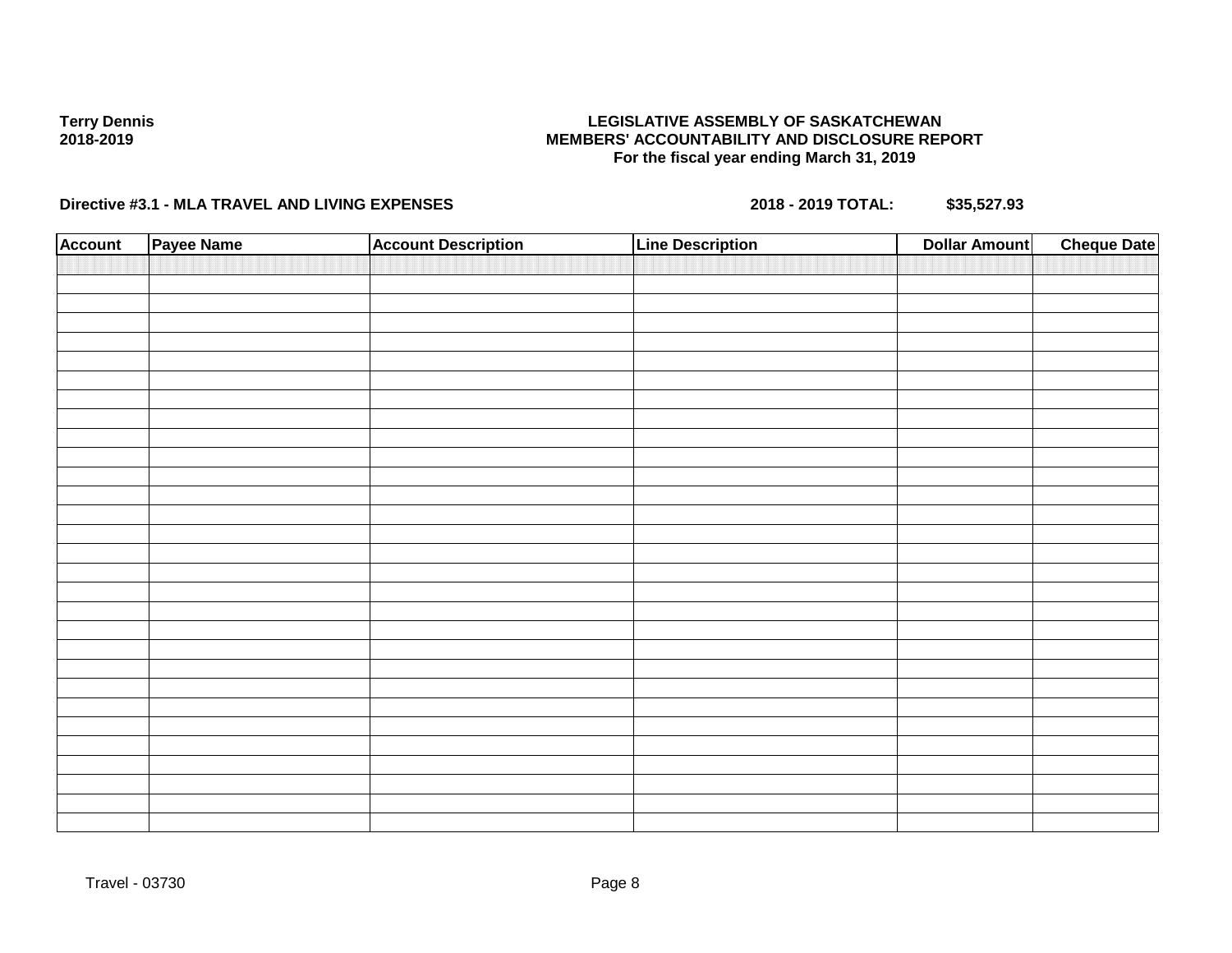### **LEGISLATIVE ASSEMBLY OF SASKATCHEWAN MEMBERS' ACCOUNTABILITY AND DISCLOSURE REPORT For the fiscal year ending March 31, 2019**

| <b>Account</b> | Payee Name | <b>Account Description</b> | <b>Line Description</b> | <b>Dollar Amount</b> | <b>Cheque Date</b> |
|----------------|------------|----------------------------|-------------------------|----------------------|--------------------|
|                |            |                            |                         |                      |                    |
|                |            |                            |                         |                      |                    |
|                |            |                            |                         |                      |                    |
|                |            |                            |                         |                      |                    |
|                |            |                            |                         |                      |                    |
|                |            |                            |                         |                      |                    |
|                |            |                            |                         |                      |                    |
|                |            |                            |                         |                      |                    |
|                |            |                            |                         |                      |                    |
|                |            |                            |                         |                      |                    |
|                |            |                            |                         |                      |                    |
|                |            |                            |                         |                      |                    |
|                |            |                            |                         |                      |                    |
|                |            |                            |                         |                      |                    |
|                |            |                            |                         |                      |                    |
|                |            |                            |                         |                      |                    |
|                |            |                            |                         |                      |                    |
|                |            |                            |                         |                      |                    |
|                |            |                            |                         |                      |                    |
|                |            |                            |                         |                      |                    |
|                |            |                            |                         |                      |                    |
|                |            |                            |                         |                      |                    |
|                |            |                            |                         |                      |                    |
|                |            |                            |                         |                      |                    |
|                |            |                            |                         |                      |                    |
|                |            |                            |                         |                      |                    |
|                |            |                            |                         |                      |                    |
|                |            |                            |                         |                      |                    |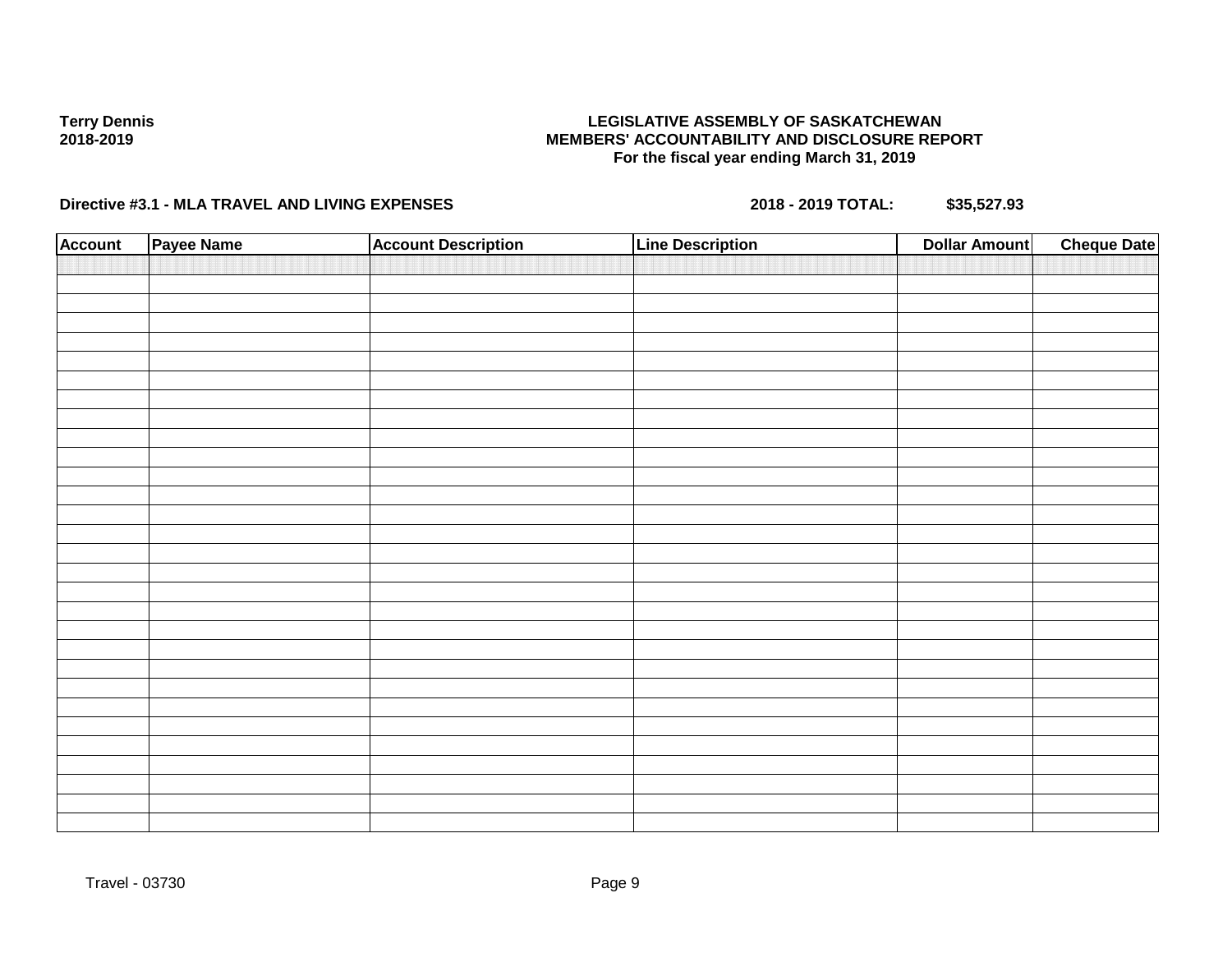### **LEGISLATIVE ASSEMBLY OF SASKATCHEWAN MEMBERS' ACCOUNTABILITY AND DISCLOSURE REPORT For the fiscal year ending March 31, 2019**

| <b>Account</b> | <b>Payee Name</b> | <b>Account Description</b> | <b>Line Description</b> | Dollar Amount | <b>Cheque Date</b> |
|----------------|-------------------|----------------------------|-------------------------|---------------|--------------------|
|                |                   |                            |                         |               |                    |
|                |                   |                            |                         |               |                    |
|                |                   |                            |                         |               |                    |
|                |                   |                            |                         |               |                    |
|                |                   |                            |                         |               |                    |
|                |                   |                            |                         |               |                    |
|                |                   |                            |                         |               |                    |
|                |                   |                            |                         |               |                    |
|                |                   |                            |                         |               |                    |
|                |                   |                            |                         |               |                    |
|                |                   |                            |                         |               |                    |
|                |                   |                            |                         |               |                    |
|                |                   |                            |                         |               |                    |
|                |                   |                            |                         |               |                    |
|                |                   |                            |                         |               |                    |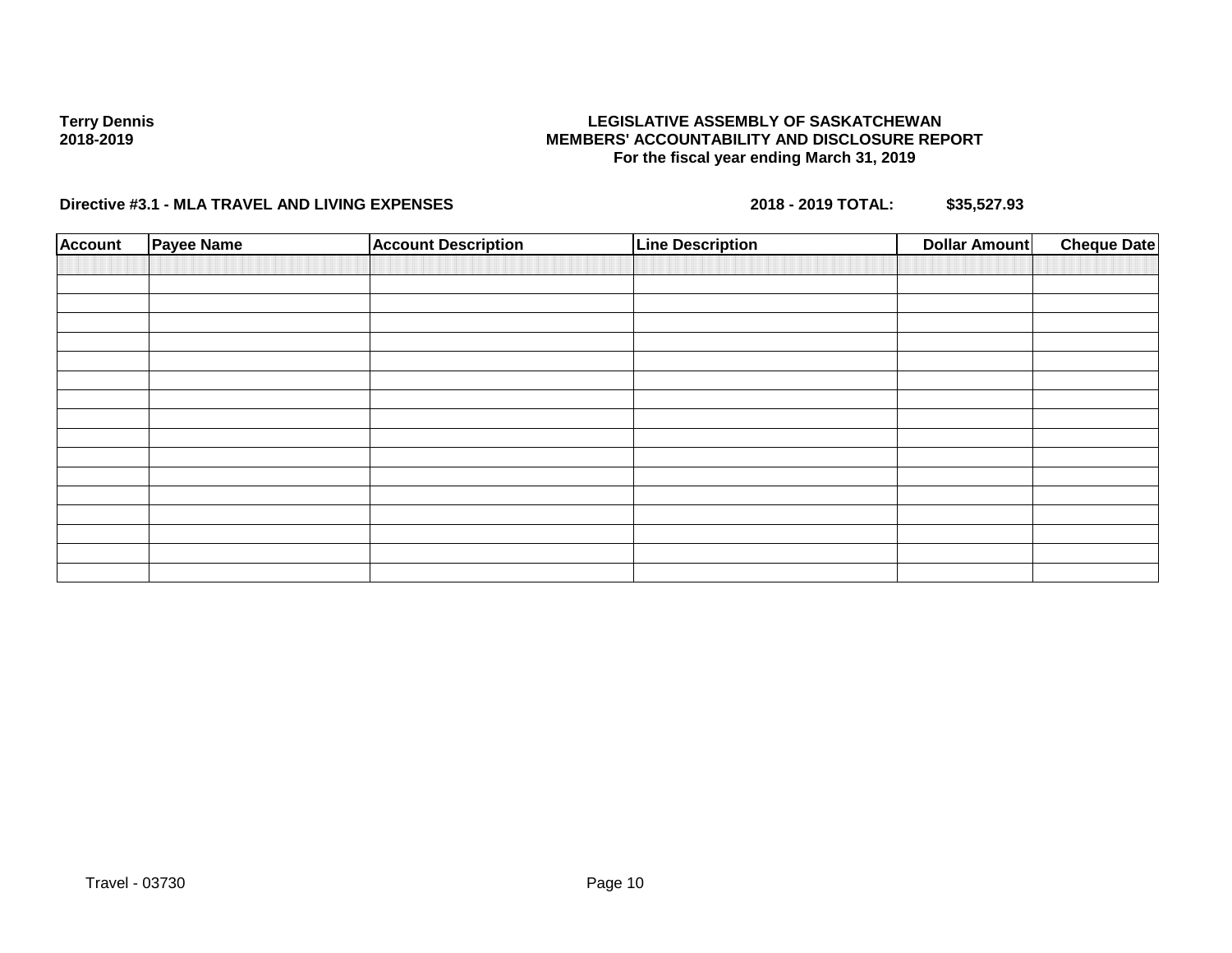### **LEGISLATIVE ASSEMBLY OF SASKATCHEWAN MEMBERS' ACCOUNTABILITY AND DISCLOSURE REPORT For the fiscal year ending March 31, 2019**

| <b>Account</b> | <b>Payee Name</b>                                             | <b>Account Description</b>                | <b>Line Description</b>        | <b>Dollar Amount</b> | <b>Cheque Date</b> |
|----------------|---------------------------------------------------------------|-------------------------------------------|--------------------------------|----------------------|--------------------|
|                |                                                               |                                           |                                |                      |                    |
| 522000         | <b>BIELINSKI, BEVERLY ANN</b>                                 | Rent of Ground, Buildings and Other Space | APRIL 2018 MLA OFFICE RENT     | 900.00               | 04-01-18           |
| 522000         | BIELINSKI, BEVERLY ANN                                        | Rent of Ground, Buildings and Other Space | MAY 2018 MLA OFFICE RENT       | 900.00               | 04-13-18           |
| 522000         | BIELINSKI, BEVERLY ANN                                        | Rent of Ground, Buildings and Other Space | JUNE 2018 MLA OFFICE RENT      | 900.00               | 05-18-18           |
| 522000         | BIELINSKI, BEVERLY ANN                                        | Rent of Ground, Buildings and Other Space | JULY 2018 MLA OFFICE RENT      | 900.00               | 06-12-18           |
| 522000         | <b>BIELINSKI, BEVERLY ANN</b>                                 | Rent of Ground, Buildings and Other Space | MLA OFFICE RENT AUGUST 2018    | 900.00               | 07-23-18           |
| 522000         | <b>BIELINSKI, BEVERLY ANN</b>                                 | Rent of Ground, Buildings and Other Space | MLA OFFICE RENT SEPTEMBER 2018 | 900.00               | 08-20-18           |
| 522000         | BIELINSKI, BEVERLY ANN                                        | Rent of Ground, Buildings and Other Space | MLA OFFICE RENT OCTOBER 2018   | 900.00               | 09-20-18           |
| 522000         | BIELINSKI, BEVERLY ANN                                        | Rent of Ground, Buildings and Other Space | MLA OFFICE RENT NOVEMBER 2018  | 900.00               | 10-18-18           |
| 522000         | <b>BIELINSKI, BEVERLY ANN</b>                                 | Rent of Ground, Buildings and Other Space | DEC 2018 MLA OFFICE RENT       | 900.00               | 11-20-18           |
| 522000         | BIELINSKI, BEVERLY ANN                                        | Rent of Ground, Buildings and Other Space | JANUARY 2019 MLA OFFICE RENT   | 900.00               | 12-18-18           |
| 522000         | BIELINSKI, BEVERLY ANN                                        | Rent of Ground, Buildings and Other Space | FEBRUARY 2019 MLA OFFICE RENT  | 900.00               | $01 - 15 - 19$     |
| 522000         | <b>BIELINSKI, BEVERLY ANN</b><br>MINISTER OF FINANCE-MINISTRY | Rent of Ground, Buildings and Other Space | MAR/19 MLA OFFICE RENT         | 900.00               | 02-11-19           |
| 522200         | OF CENTRAL SERVICES                                           | Rent of Photocopiers                      | <b>COPIER CHARGES</b>          | 100.00               | 12-01-18           |
| 522200         | TOSHIBA OF CANADA LTD.                                        | Rent of Photocopiers                      | <b>COPIER CHARGES</b>          | 159.61               | 05-01-18           |
| 522200         | TOSHIBA OF CANADA LTD.                                        | <b>Rent of Photocopiers</b>               | <b>COPIER CHARGES</b>          | 172.93               | 05-01-18           |
| 522200         | TOSHIBA OF CANADA LTD.                                        | Rent of Photocopiers                      | <b>COPIER CHARGES</b>          | 176.08               | 05-07-18           |
| 522200         | <b>TOSHIBA OF CANADA LTD.</b>                                 | Rent of Photocopiers                      | <b>COPIER CHARGES</b>          | 173.47               | 06-06-18           |
| 522200         | TOSHIBA OF CANADA LTD.                                        | Rent of Photocopiers                      | <b>COPIER CHARGES</b>          | 160.73               | 07-09-18           |
| 522200         | TOSHIBA OF CANADA LTD.                                        | Rent of Photocopiers                      | <b>COPIER CHARGES</b>          | 156.19               | 08-08-18           |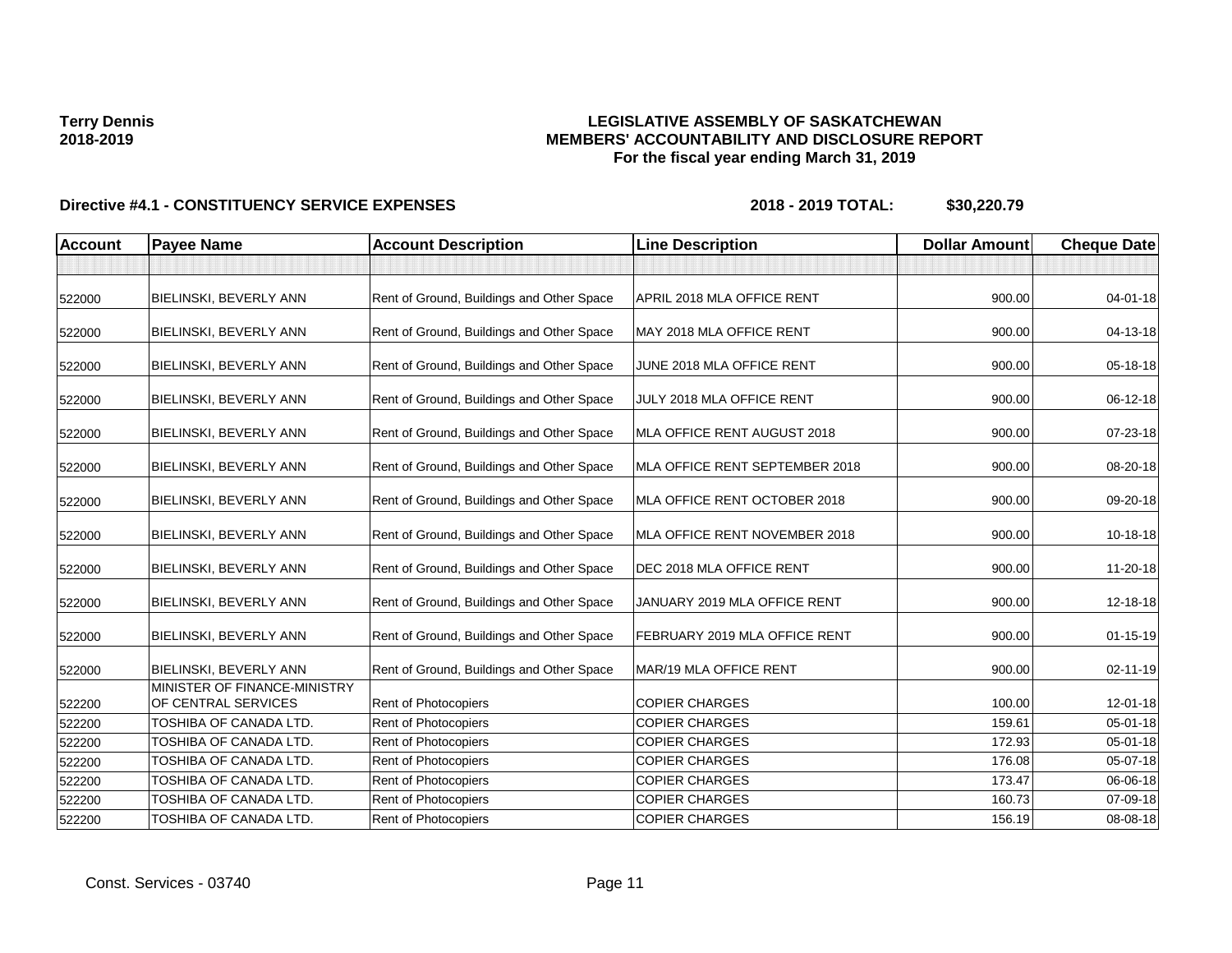### **LEGISLATIVE ASSEMBLY OF SASKATCHEWAN MEMBERS' ACCOUNTABILITY AND DISCLOSURE REPORT For the fiscal year ending March 31, 2019**

| <b>Account</b> | <b>Payee Name</b>                                                | <b>Account Description</b>           | <b>Line Description</b>                                     | <b>Dollar Amount</b> | <b>Cheque Date</b> |
|----------------|------------------------------------------------------------------|--------------------------------------|-------------------------------------------------------------|----------------------|--------------------|
|                |                                                                  |                                      |                                                             |                      |                    |
| 522200         | TOSHIBA OF CANADA LTD.                                           | Rent of Photocopiers                 | <b>COPIER CHARGES</b>                                       | 170.51               | $10 - 01 - 18$     |
| 522200         | TOSHIBA OF CANADA LTD.                                           | Rent of Photocopiers                 | <b>COPIER CHARGES</b>                                       | 192.89               | 10-25-18           |
| 522200         | TOSHIBA OF CANADA LTD.                                           | Rent of Photocopiers                 | <b>COPIER CHARGES</b>                                       | 205.21               | 11-06-18           |
| 522200         | TOSHIBA OF CANADA LTD.                                           | Rent of Photocopiers                 | <b>COPIER CHARGES</b>                                       | 184.79               | $01 - 01 - 19$     |
| 522200         | TOSHIBA OF CANADA LTD.                                           | Rent of Photocopiers                 | <b>COPIER CHARGES</b>                                       | 170.72               | $01 - 08 - 19$     |
| 522200         | TOSHIBA OF CANADA LTD.                                           | Rent of Photocopiers                 | <b>COPIER CHARGES</b>                                       | 171.42               | 03-01-19           |
| 522200         | TOSHIBA OF CANADA LTD.                                           | Rent of Photocopiers                 | <b>COPIER CHARGES</b>                                       | 187.95               | 03-08-19           |
| 522500         | COMMUNITY INSURANCE INC.                                         | <b>Insurance Premiums</b>            | <b>INSURANCE PREMIUMS</b>                                   | 436.72               | 07-13-18           |
| 525000         | PNG PRAIRIE NEWSPAPER GROUP Postal, Courier, Freight and Related |                                      | <b>POSTAGE</b>                                              | 42.56                | $01 - 16 - 19$     |
| 525000         | <b>ZAVISLAK, GLADYS</b>                                          | Postal, Courier, Freight and Related | <b>REIMB: MISC OFFICE SUPPLIES &amp;</b><br><b>POSTAGE</b>  | 92.35                | $12 - 01 - 18$     |
|                |                                                                  |                                      | <b>REIMB: MISC OFFICE SUPPLIES &amp;</b>                    |                      |                    |
| 525000         | ZAVISLAK, GLADYS                                                 | Postal, Courier, Freight and Related | <b>POSTAGE</b>                                              | 3.70                 | $02 - 01 - 19$     |
| 529000         | <b>CANORA COIN LAUNDRY</b>                                       | <b>General Contractual Services</b>  | MISC CLEANING SERVICES                                      | 88.00                | $07 - 01 - 18$     |
| 529000         | <b>CANORA COIN LAUNDRY</b>                                       | <b>General Contractual Services</b>  | <b>RUG CLEANING</b>                                         | 88.00                | 11-08-18           |
| 529000         | RAKOCHY, DANNY                                                   | <b>General Contractual Services</b>  | <b>CONTRACTOR SERVICES</b>                                  | 965.00               | 03-31-19           |
| 529000         | SHUKIN, DELORES                                                  | <b>General Contractual Services</b>  | <b>JANITORIAL SERVICES</b>                                  | 75.00                | 06-01-18           |
| 529000         | SHUKIN, DELORES                                                  | <b>General Contractual Services</b>  | <b>JANITORIAL SERVICES</b>                                  | 75.00                | $10 - 01 - 18$     |
| 529000         | SHUKIN, DELORES                                                  | <b>General Contractual Services</b>  | <b>JANITORIAL SERVICES</b>                                  | 75.00                | 11-19-18           |
| 529000         | SHUKIN, DELORES                                                  | <b>General Contractual Services</b>  | <b>JANITORIAL SERVICES</b>                                  | 75.00                | 03-01-19           |
| 530300         | MARU GROUP CANADA INC.                                           | Primary Research/Focus group         | AD HOC CONSULTING - BRAND<br><b>HEALTH/TRACKING U&amp;A</b> | 632.98               | 08-01-18           |
| 530300         | MARU GROUP CANADA INC.                                           | Primary Research/Focus group         | AD HOC CONSULTING-BRAND<br>HEALTH/TRACKING/U&A              | 632.98               | 10-01-18           |
| 530300         | MARU GROUP CANADA INC.                                           | Primary Research/Focus group         | GROUP AD HOC CONSULTING                                     | 632.98               | $11 - 01 - 18$     |
| 530300         | <b>MARU GROUP CANADA INC.</b>                                    | Primary Research/Focus group         | <b>GROUP AD AD CONSULTING</b>                               | 632.98               | $12 - 01 - 18$     |
| 530500         | ADCANADA MEDIA INC.                                              | Media Placement                      | <b>ADVERTISING</b>                                          | 364.71               | 03-28-19           |
| 530500         | <b>BROADCASTING STATION CJGX/94   Media Placement</b>            |                                      | ADVERTISING NO GST                                          | 239.50               | 12-01-18           |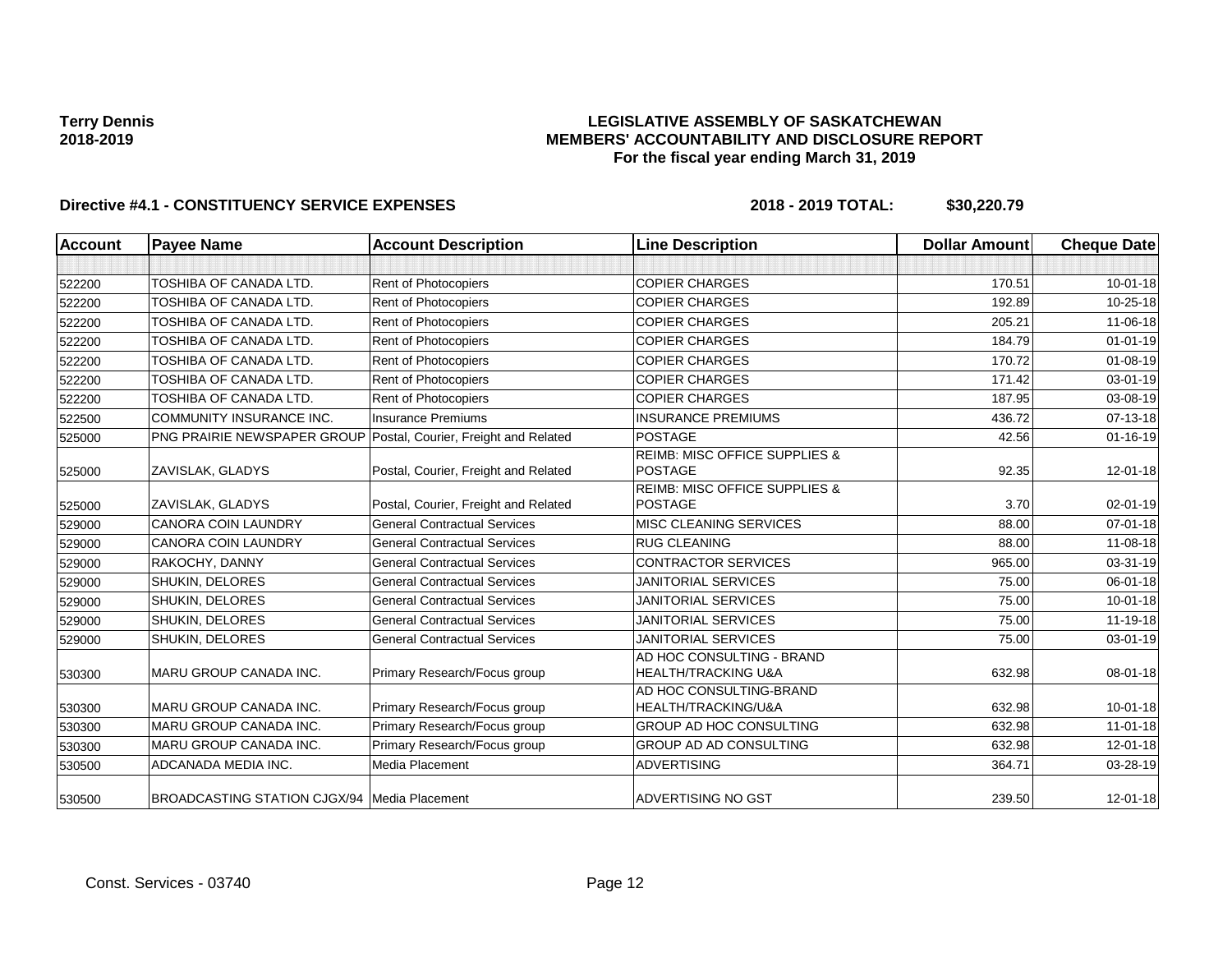### **LEGISLATIVE ASSEMBLY OF SASKATCHEWAN MEMBERS' ACCOUNTABILITY AND DISCLOSURE REPORT For the fiscal year ending March 31, 2019**

| <b>Account</b> | <b>Payee Name</b>                                   | <b>Account Description</b>    | <b>Line Description</b>            | <b>Dollar Amount</b> | <b>Cheque Date</b> |
|----------------|-----------------------------------------------------|-------------------------------|------------------------------------|----------------------|--------------------|
|                |                                                     |                               |                                    |                      |                    |
| 530500         | <b>BROADCASTING STATION THE FOX Media Placement</b> |                               | <b>ADVERTISING NO GST</b>          | 239.50               | $12 - 01 - 18$     |
| 530500         | <b>CANORA GOLF &amp; COUNTRY CLUB</b>               | Media Placement               | <b>ADVERTISING</b>                 | 200.00               | 06-01-18           |
| 530500         | <b>CANORA MINOR HOCKEY</b><br><b>ASSOCIATION</b>    | Media Placement               | <b>ADVERTISING</b>                 | 500.00               | 11-06-18           |
| 530500         | <b>CREATIVE FIRE</b>                                | Media Placement               | <b>ADVERTISING</b>                 | 1,061.20             | 08-17-18           |
| 530500         | <b>CREATIVE FIRE</b>                                | Media Placement               | <b>ADVERTISING</b>                 | 2,316.03             | $12 - 01 - 18$     |
| 530500         | <b>CREATIVE FIRE</b>                                | Media Placement               | <b>ADVERTISING</b>                 | 1,462.68             | 03-26-19           |
| 530500         | PNG PRAIRIE NEWSPAPER GROUP Media Placement         |                               | <b>ADVERTISING</b>                 | 419.76               | 05-23-18           |
| 530500         | PNG PRAIRIE NEWSPAPER GROUP Media Placement         |                               | <b>ADVERTISING</b>                 | 96.00                | 06-01-18           |
| 530500         | <b>PNG PRAIRIE NEWSPAPER GROUP Media Placement</b>  |                               | <b>ADVERTISING</b>                 | 96.00                | 06-13-18           |
| 530500         | <b>PNG PRAIRIE NEWSPAPER GROUP Media Placement</b>  |                               | <b>ADVERTISING</b>                 | 679.76               | $07 - 01 - 18$     |
| 530500         | <b>PNG PRAIRIE NEWSPAPER GROUP Media Placement</b>  |                               | <b>ADVERTISING</b>                 | 96.00                | $07 - 01 - 18$     |
| 530500         | <b>PNG PRAIRIE NEWSPAPER GROUP Media Placement</b>  |                               | <b>ADVERTISING</b>                 | 45.00                | 08-22-18           |
| 530500         | <b>PNG PRAIRIE NEWSPAPER GROUP Media Placement</b>  |                               | <b>ADVERTISING</b>                 | 251.00               | $10 - 01 - 18$     |
| 530500         | <b>PNG PRAIRIE NEWSPAPER GROUP Media Placement</b>  |                               | <b>ADVERTISING</b>                 | 263.76               | $10 - 01 - 18$     |
| 530500         | <b>PNG PRAIRIE NEWSPAPER GROUP Media Placement</b>  |                               | <b>ADVERTISING</b>                 | 323.76               | $10-10-18$         |
| 530500         | <b>PNG PRAIRIE NEWSPAPER GROUP Media Placement</b>  |                               | <b>ADVERTISING</b>                 | 372.00               | $11-01-18$         |
| 530500         | <b>PNG PRAIRIE NEWSPAPER GROUP Media Placement</b>  |                               | <b>ADVERTISING</b>                 | 144.00               | $11 - 14 - 18$     |
| 530500         | <b>PNG PRAIRIE NEWSPAPER GROUP Media Placement</b>  |                               | <b>ADVERTISING</b>                 | 328.80               | $12 - 01 - 18$     |
| 530500         | PNG PRAIRIE NEWSPAPER GROUP Media Placement         |                               | <b>ADVERTISING</b>                 | 201.00               | $01 - 01 - 19$     |
| 530500         | <b>PNG PRAIRIE NEWSPAPER GROUP Media Placement</b>  |                               | <b>ADVERTISING</b>                 | 46.00                | $02 - 01 - 19$     |
| 530500         | <b>PNG PRAIRIE NEWSPAPER GROUP Media Placement</b>  |                               | <b>ADVERTISING</b>                 | 154.40               | $02 - 01 - 19$     |
| 530500         | <b>PNG PRAIRIE NEWSPAPER GROUP Media Placement</b>  |                               | <b>ADVERTISING</b>                 | 328.80               | 03-01-19           |
| 530500         | <b>PNG PRAIRIE NEWSPAPER GROUP Media Placement</b>  |                               | <b>ADVERTISING</b>                 | 256.00               | 03-27-19           |
| 530900         | <b>SIGNATURE GRAPHICS</b>                           | <b>Promotional Items</b>      | PROMOTIONAL ITEMS                  | 194.80               | $12 - 01 - 18$     |
| 530900         | <b>SIGNATURE GRAPHICS</b>                           | <b>Promotional Items</b>      | <b>CHRISTMAS CARDS</b>             | 1.92                 | $01 - 01 - 19$     |
| 542000         | ZAVISLAK, GLADYS                                    | Travel                        | CA TRAVEL OCT 24-25 2018           | 422.60               | $11 - 01 - 18$     |
| 550200         | CANORA COURIER LTD.                                 | Books, Mags and Ref Materials | SUBSCRIPTION-NO GST T. DENNIS, MLA | 40.00                | $05 - 03 - 18$     |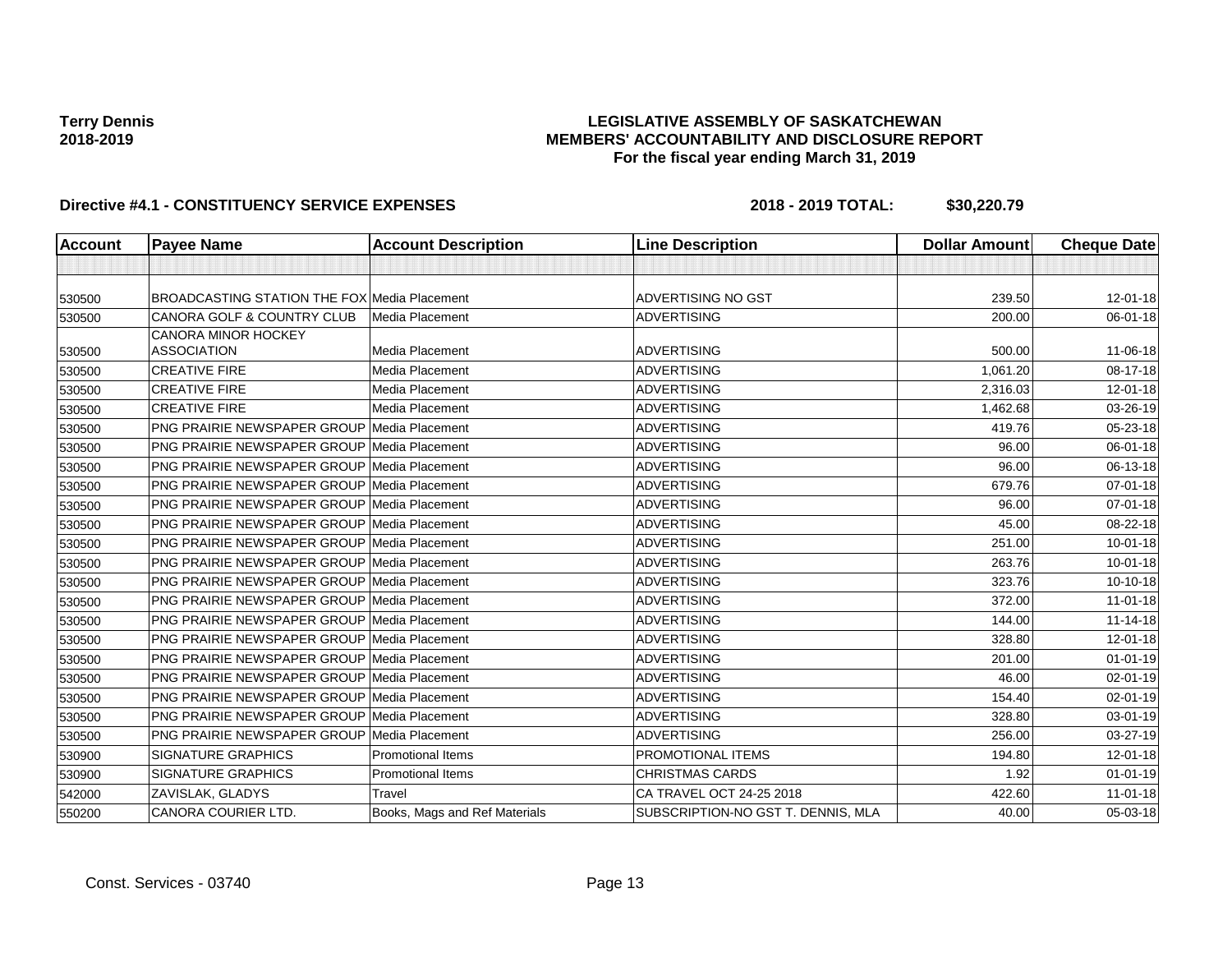### **LEGISLATIVE ASSEMBLY OF SASKATCHEWAN MEMBERS' ACCOUNTABILITY AND DISCLOSURE REPORT For the fiscal year ending March 31, 2019**

| <b>Account</b> | <b>Payee Name</b>           | <b>Account Description</b>         | <b>Line Description</b>                                    | <b>Dollar Amount</b> | <b>Cheque Date</b> |
|----------------|-----------------------------|------------------------------------|------------------------------------------------------------|----------------------|--------------------|
|                |                             |                                    |                                                            |                      |                    |
| 550200         | <b>CANORA COURIER LTD.</b>  | Books, Mags and Ref Materials      | SUBSCRIPTION-NO GST T. DENNIS, MLA                         | 40.00                | 05-03-18           |
| 550200         | <b>CANORA COURIER LTD.</b>  | Books, Mags and Ref Materials      | <b>SUBSCRIPTION</b>                                        | 40.00                | $11 - 01 - 18$     |
| 550200         | <b>DENNIS, TERRY</b>        | Books, Mags and Ref Materials      | REIMB:SUBSCRIPTION                                         | 25.00                | $01 - 21 - 19$     |
| 550200         | R.M. OF CALDER NO. 241      | Books, Mags and Ref Materials      | <b>MAP</b>                                                 | 26.50                | 03-05-19           |
| 550200         | R.M. OF CLAYTON NO. 333     | Books, Mags and Ref Materials      | <b>MAP</b>                                                 | 15.90                | 03-05-19           |
| 550200         | R.M. OF COTE NO. 271        | Books, Mags and Ref Materials      | <b>WALL MAP</b>                                            | 21.00                | 03-06-19           |
| 550200         | R.M. OF GOOD LAKE NO. 274   | Books, Mags and Ref Materials      | <b>MAP</b>                                                 | 15.29                | 03-05-19           |
| 550200         | R.M. OF KEYS NO. 303        | Books, Mags and Ref Materials      | MUNICIPAL MAP                                              | 20.30                | 03-19-19           |
| 550200         | R.M. OF PREECEVILLE NO. 334 | Books, Mags and Ref Materials      | <b>MAP</b>                                                 | 23.20                | 03-05-19           |
| 550200         | R.M. OF WALLACE NO. 243     | Books, Mags and Ref Materials      | <b>MAP</b>                                                 | 20.00                | 03-06-19           |
| 550200         | YORKTON THIS WEEK           | Books, Mags and Ref Materials      | <b>SUSCRIPTION RENEWAL</b>                                 | 62.43                | $02 - 01 - 19$     |
| 555000         | <b>CANORA COIN LAUNDRY</b>  | Other Material and Supplies        | MISC OFFICE SUPPLIES                                       | 88.00                | $03 - 01 - 19$     |
| 555000         | <b>CORPORATE EXPRESS</b>    | Other Material and Supplies        | MISC OFFICE SUPPLIES                                       | 39.06                | 06-01-18           |
| 555000         | <b>CORPORATE EXPRESS</b>    | Other Material and Supplies        | <b>MISC OFFICE SUPPLIES</b>                                | 137.52               | $10 - 01 - 18$     |
| 555000         | <b>CORPORATE EXPRESS</b>    | Other Material and Supplies        | MISC OFFICE SUPPLIES                                       | 45.98                | $10 - 01 - 18$     |
|                | <b>INFORMATION SERVICES</b> |                                    |                                                            |                      |                    |
| 555000         | <b>CORPORATION</b>          | Other Material and Supplies        | MISC OFFICE SUPPLIES                                       | 53.00                | 02-01-19           |
| 555000         | SLEEVA, CAROL A             | Other Material and Supplies        | <b>REIMB: MISC OFFICE SUPPLIES</b>                         | 24.41                | 08-01-18           |
| 555000         | ZAVISLAK, GLADYS            | Other Material and Supplies        | <b>REIMB: MISC OFFICE SUPPLIES</b>                         | 8.79                 | $10 - 01 - 18$     |
| 555000         | ZAVISLAK, GLADYS            | <b>Other Material and Supplies</b> | <b>REIMB: MISC OFFICE SUPPLIES</b>                         | 37.20                | 10-09-18           |
| 555000         | ZAVISLAK, GLADYS            | Other Material and Supplies        | <b>REIMB: MISC OFFICE SUPPLIES</b>                         | 79.90                | 10-09-18           |
| 555000         | ZAVISLAK, GLADYS            | Other Material and Supplies        | <b>REIMB: MISC OFFICE SUPPLIES</b>                         | 57.96                | $11 - 15 - 18$     |
|                |                             |                                    | <b>REIMB: MISC OFFICE SUPPLIES &amp;</b>                   |                      |                    |
| 555000         | ZAVISLAK, GLADYS            | Other Material and Supplies        | <b>POSTAGE</b>                                             | 112.17               | $12 - 01 - 18$     |
| 555000         | ZAVISLAK, GLADYS            | Other Material and Supplies        | REIMB: MISC OFFICE SUPPLIES                                | 51.57                | $01 - 01 - 19$     |
| 555000         | ZAVISLAK, GLADYS            | Other Material and Supplies        | <b>REIMB: MISC OFFICE SUPPLIES</b>                         | 25.60                | $01 - 21 - 19$     |
| 555000         | ZAVISLAK, GLADYS            | Other Material and Supplies        | <b>REIMB: MISC OFFICE SUPPLIES &amp;</b><br><b>POSTAGE</b> | 41.03                | $02 - 01 - 19$     |
| 555000         | ZAVISLAK, GLADYS            | Other Material and Supplies        | <b>REIMB: MISC OFFICE SUPPLIES</b>                         | 233.25               | 03-12-19           |
|                |                             |                                    |                                                            |                      |                    |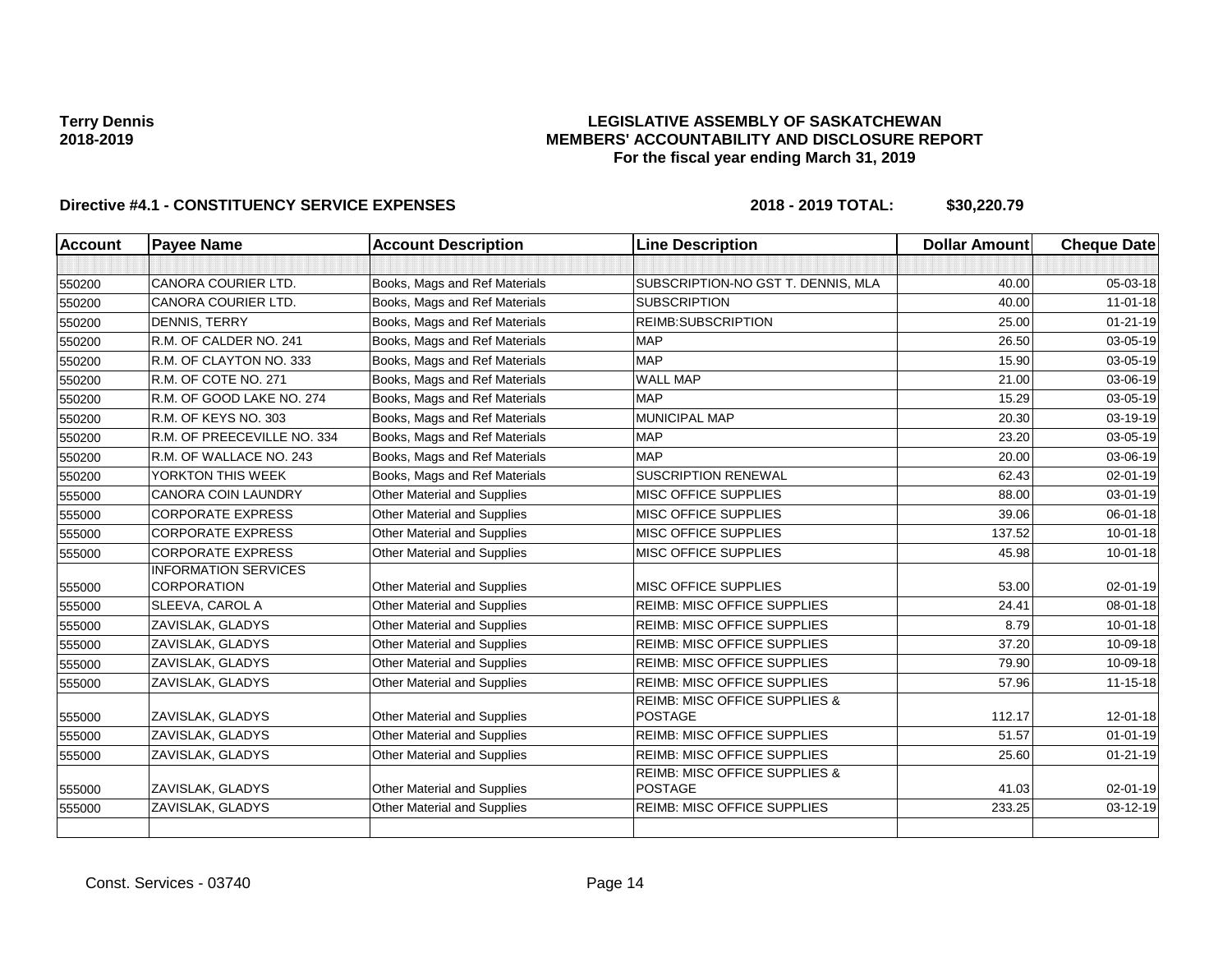### **LEGISLATIVE ASSEMBLY OF SASKATCHEWAN MEMBERS' ACCOUNTABILITY AND DISCLOSURE REPORT For the fiscal year ending March 31, 2019**

| <b>Account</b> | Payee Name | <b>Account Description</b> | <b>Line Description</b> | <b>Dollar Amount</b> | <b>Cheque Date</b> |
|----------------|------------|----------------------------|-------------------------|----------------------|--------------------|
|                |            |                            |                         |                      |                    |
|                |            |                            |                         |                      |                    |
|                |            |                            |                         |                      |                    |
|                |            |                            |                         |                      |                    |
|                |            |                            |                         |                      |                    |
|                |            |                            |                         |                      |                    |
|                |            |                            |                         |                      |                    |
|                |            |                            |                         |                      |                    |
|                |            |                            |                         |                      |                    |
|                |            |                            |                         |                      |                    |
|                |            |                            |                         |                      |                    |
|                |            |                            |                         |                      |                    |
|                |            |                            |                         |                      |                    |
|                |            |                            |                         |                      |                    |
|                |            |                            |                         |                      |                    |
|                |            |                            |                         |                      |                    |
|                |            |                            |                         |                      |                    |
|                |            |                            |                         |                      |                    |
|                |            |                            |                         |                      |                    |
|                |            |                            |                         |                      |                    |
|                |            |                            |                         |                      |                    |
|                |            |                            |                         |                      |                    |
|                |            |                            |                         |                      |                    |
|                |            |                            |                         |                      |                    |
|                |            |                            |                         |                      |                    |
|                |            |                            |                         |                      |                    |
|                |            |                            |                         |                      |                    |
|                |            |                            |                         |                      |                    |
|                |            |                            |                         |                      |                    |
|                |            |                            |                         |                      |                    |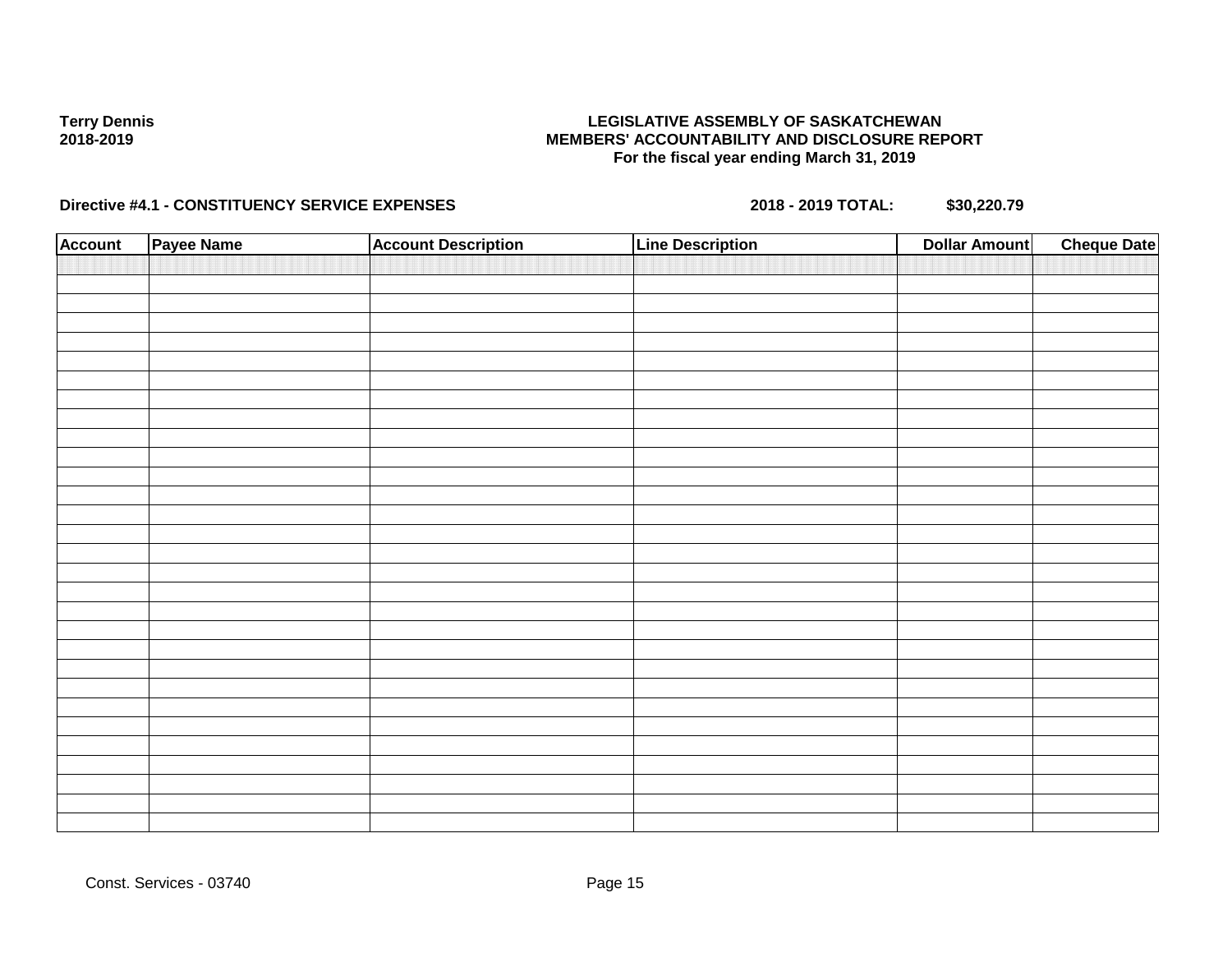### **LEGISLATIVE ASSEMBLY OF SASKATCHEWAN MEMBERS' ACCOUNTABILITY AND DISCLOSURE REPORT For the fiscal year ending March 31, 2019**

| <b>Account</b> | Payee Name | <b>Account Description</b> | <b>Line Description</b> | <b>Dollar Amount</b> | <b>Cheque Date</b> |
|----------------|------------|----------------------------|-------------------------|----------------------|--------------------|
|                |            |                            |                         |                      |                    |
|                |            |                            |                         |                      |                    |
|                |            |                            |                         |                      |                    |
|                |            |                            |                         |                      |                    |
|                |            |                            |                         |                      |                    |
|                |            |                            |                         |                      |                    |
|                |            |                            |                         |                      |                    |
|                |            |                            |                         |                      |                    |
|                |            |                            |                         |                      |                    |
|                |            |                            |                         |                      |                    |
|                |            |                            |                         |                      |                    |
|                |            |                            |                         |                      |                    |
|                |            |                            |                         |                      |                    |
|                |            |                            |                         |                      |                    |
|                |            |                            |                         |                      |                    |
|                |            |                            |                         |                      |                    |
|                |            |                            |                         |                      |                    |
|                |            |                            |                         |                      |                    |
|                |            |                            |                         |                      |                    |
|                |            |                            |                         |                      |                    |
|                |            |                            |                         |                      |                    |
|                |            |                            |                         |                      |                    |
|                |            |                            |                         |                      |                    |
|                |            |                            |                         |                      |                    |
|                |            |                            |                         |                      |                    |
|                |            |                            |                         |                      |                    |
|                |            |                            |                         |                      |                    |
|                |            |                            |                         |                      |                    |
|                |            |                            |                         |                      |                    |
|                |            |                            |                         |                      |                    |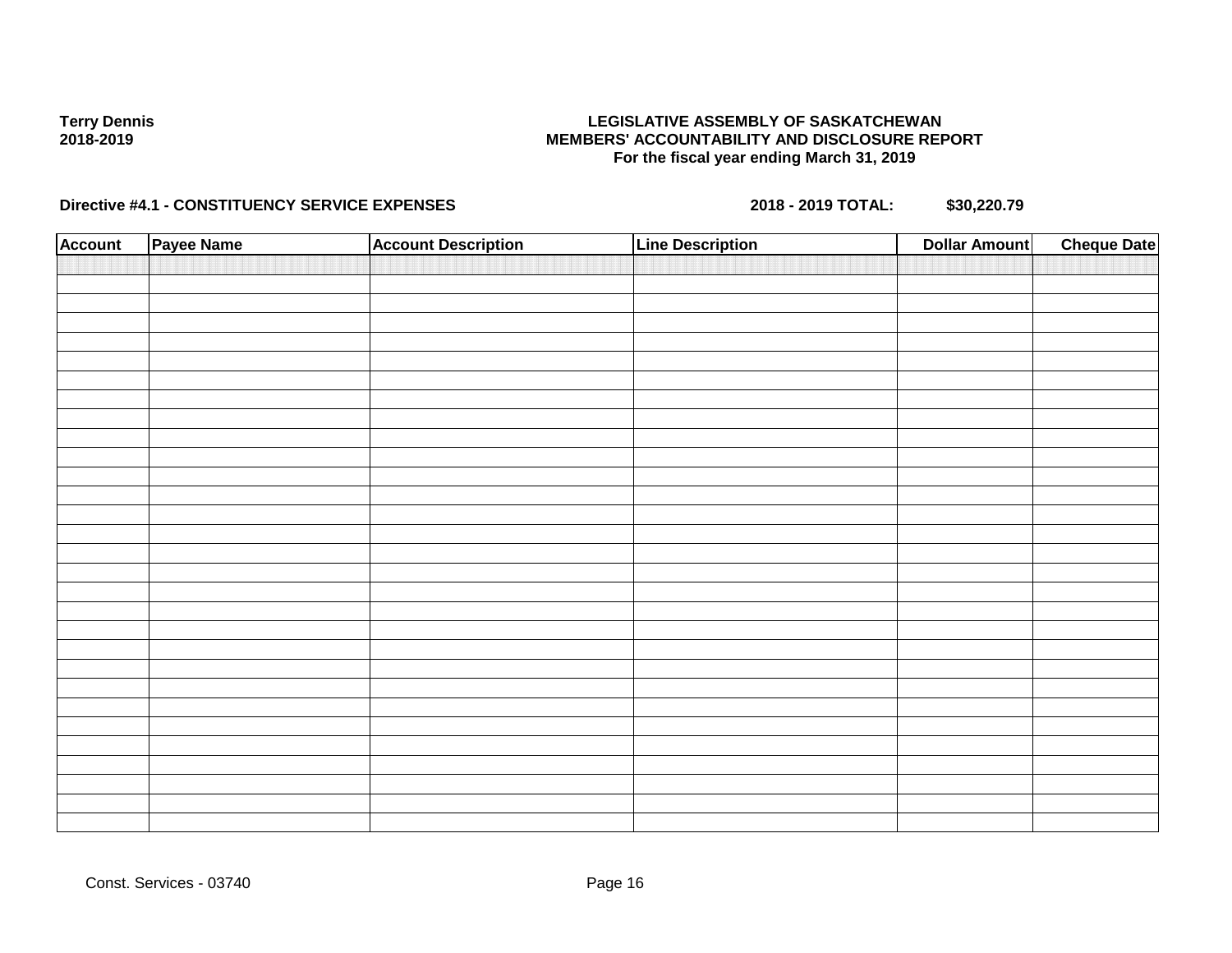### **LEGISLATIVE ASSEMBLY OF SASKATCHEWAN MEMBERS' ACCOUNTABILITY AND DISCLOSURE REPORT For the fiscal year ending March 31, 2019**

| <b>Account</b> | Payee Name | <b>Account Description</b> | <b>Line Description</b> | <b>Dollar Amount</b> | <b>Cheque Date</b> |
|----------------|------------|----------------------------|-------------------------|----------------------|--------------------|
|                |            |                            |                         |                      |                    |
|                |            |                            |                         |                      |                    |
|                |            |                            |                         |                      |                    |
|                |            |                            |                         |                      |                    |
|                |            |                            |                         |                      |                    |
|                |            |                            |                         |                      |                    |
|                |            |                            |                         |                      |                    |
|                |            |                            |                         |                      |                    |
|                |            |                            |                         |                      |                    |
|                |            |                            |                         |                      |                    |
|                |            |                            |                         |                      |                    |
|                |            |                            |                         |                      |                    |
|                |            |                            |                         |                      |                    |
|                |            |                            |                         |                      |                    |
|                |            |                            |                         |                      |                    |
|                |            |                            |                         |                      |                    |
|                |            |                            |                         |                      |                    |
|                |            |                            |                         |                      |                    |
|                |            |                            |                         |                      |                    |
|                |            |                            |                         |                      |                    |
|                |            |                            |                         |                      |                    |
|                |            |                            |                         |                      |                    |
|                |            |                            |                         |                      |                    |
|                |            |                            |                         |                      |                    |
|                |            |                            |                         |                      |                    |
|                |            |                            |                         |                      |                    |
|                |            |                            |                         |                      |                    |
|                |            |                            |                         |                      |                    |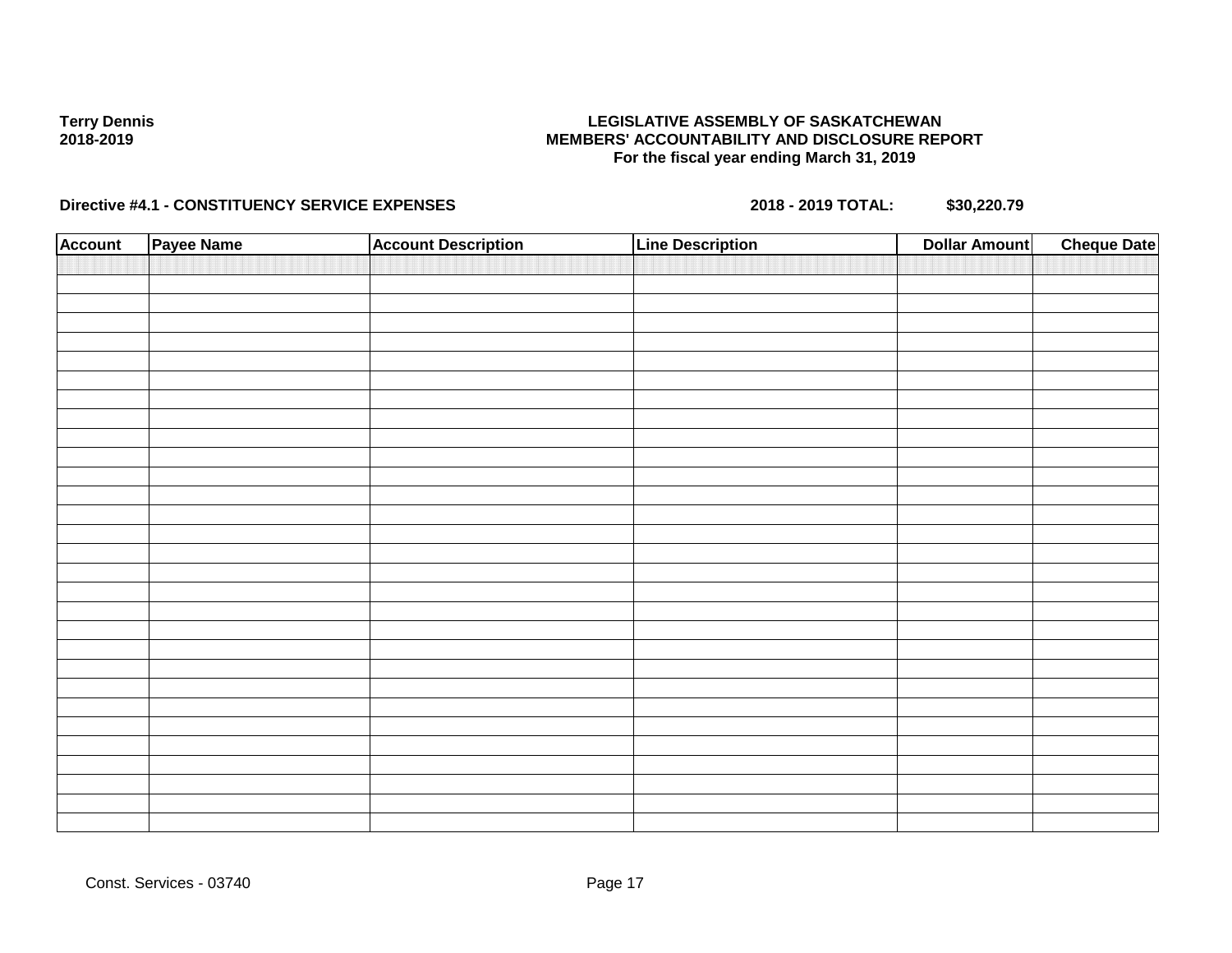### **LEGISLATIVE ASSEMBLY OF SASKATCHEWAN MEMBERS' ACCOUNTABILITY AND DISCLOSURE REPORT For the fiscal year ending March 31, 2019**

| <b>Account</b> | <b>Payee Name</b> | <b>Account Description</b> | <b>Line Description</b> | <b>Dollar Amount</b> | <b>Cheque Date</b> |
|----------------|-------------------|----------------------------|-------------------------|----------------------|--------------------|
|                |                   |                            |                         |                      |                    |
|                |                   |                            |                         |                      |                    |
|                |                   |                            |                         |                      |                    |
|                |                   |                            |                         |                      |                    |
|                |                   |                            |                         |                      |                    |
|                |                   |                            |                         |                      |                    |
|                |                   |                            |                         |                      |                    |
|                |                   |                            |                         |                      |                    |
|                |                   |                            |                         |                      |                    |
|                |                   |                            |                         |                      |                    |
|                |                   |                            |                         |                      |                    |
|                |                   |                            |                         |                      |                    |
|                |                   |                            |                         |                      |                    |
|                |                   |                            |                         |                      |                    |
|                |                   |                            |                         |                      |                    |
|                |                   |                            |                         |                      |                    |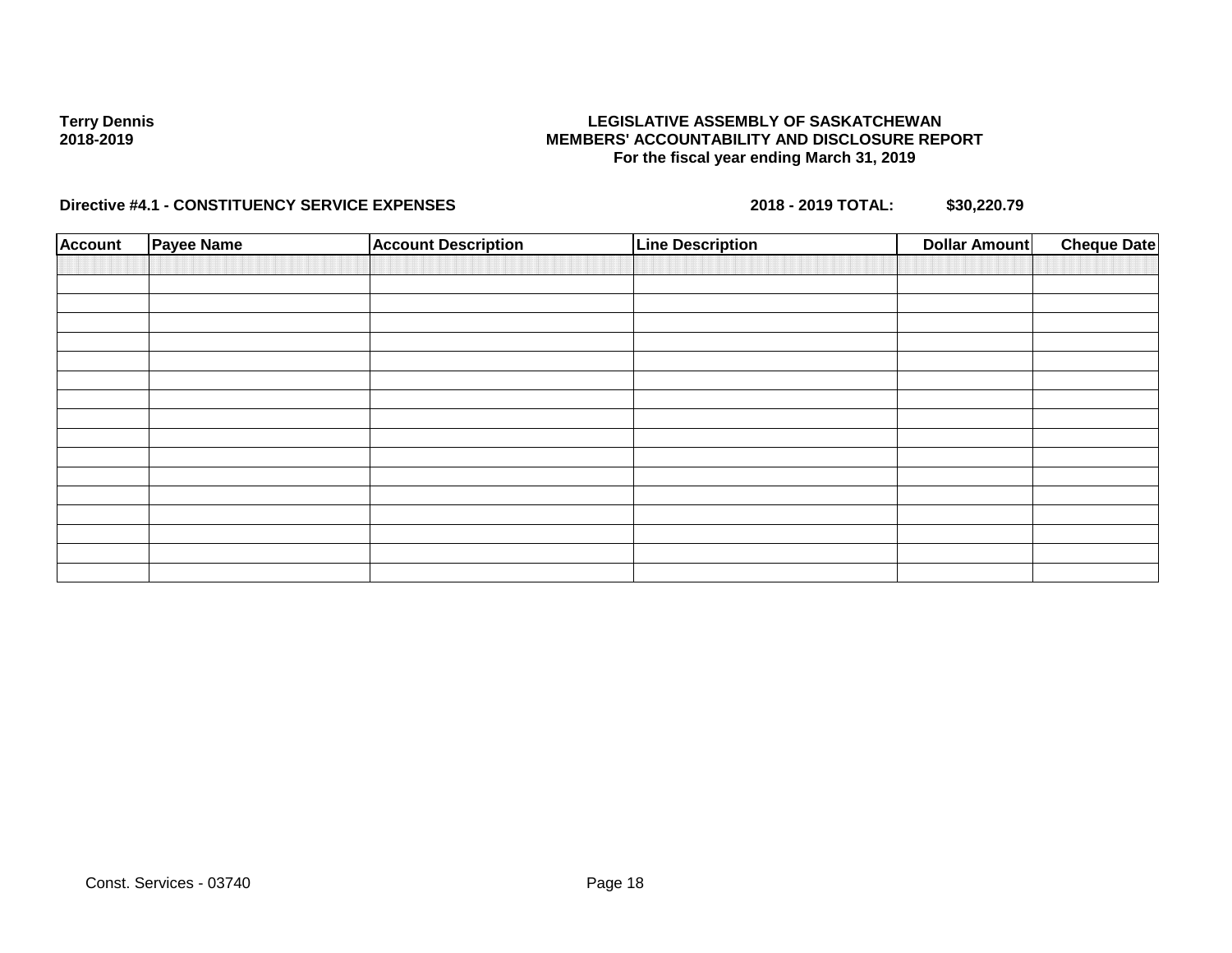## **LEGISLATIVE ASSEMBLY OF SASKATCHEWAN MEMBERS' ACCOUNTABILITY AND DISCLOSURE REPORT For the fiscal year ending March 31, 2019**

# Directive #6 - CONSTITUENCY ASSISTANT EXPENSES 2018 - 2018 - 2019 TOTAL: \$50,679.36

| <b>Account</b> | <b>Payee Name</b>  | <b>Account Description</b> | <b>Dollar Amount</b> | <b>Cheque Date</b> |
|----------------|--------------------|----------------------------|----------------------|--------------------|
|                |                    |                            |                      |                    |
| 513000         | SLEEVA, CAROL A    | Out-of-Scope Permanent     | 0.00                 | 04-10-18           |
| 513000         | SLEEVA, CAROL A    | Out-of-Scope Permanent     | 1920                 | 04-24-18           |
| 513000         | SLEEVA, CAROL A    | Out-of-Scope Permanent     | 1,920.00             | 05-08-18           |
| 513000         | SLEEVA, CAROL A    | Out-of-Scope Permanent     | 1,920.00             | 05-23-18           |
| 513000         | SLEEVA, CAROL A    | Out-of-Scope Permanent     | 1920                 | 06-05-18           |
| 513000         | SLEEVA, CAROL A    | Out-of-Scope Permanent     | 1,920.00             | 06-13-18           |
| 513000         | SLEEVA, CAROL A    | Out-of-Scope Permanent     | 1,440.00             | 06-27-18           |
| 513000         | SLEEVA, CAROL A    | Out-of-Scope Permanent     | 1,440.00             | $07 - 11 - 18$     |
| 513000         | SLEEVA, CAROL A    | Out-of-Scope Permanent     | 1,200.00             | 07-25-18           |
| 513000         | SLEEVA, CAROL A    | Out-of-Scope Permanent     | 1200                 | 08-08-18           |
| 513000         | SLEEVA, CAROL A    | Out-of-Scope Permanent     | 960.00               | 08-22-18           |
| 513000         | SLEEVA, CAROL A    | Out-of-Scope Permanent     | 832.80               | 09-05-18           |
| 513000         | SLEEVA, CAROL A    | Out-of-Scope Permanent     | 1312.8               | 09-19-18           |
| 513000         | SLEEVA, CAROL A    | Out-of-Scope Permanent     | 1,313.10             | 10-03-18           |
| 513000         | ZAVISLAK, GLADYS M | Out-of-Scope Permanent     | 1,600.00             | 10-03-18           |
| 513000         | ZAVISLAK, GLADYS M | Out-of-Scope Permanent     | 1600                 | 10-17-18           |
| 513000         | ZAVISLAK, GLADYS M | Out-of-Scope Permanent     | 1600                 | $11-01-18$         |
| 513000         | ZAVISLAK, GLADYS M | Out-of-Scope Permanent     | 1,600.00             | $11 - 14 - 18$     |
| 513000         | ZAVISLAK, GLADYS M | Out-of-Scope Permanent     | 1600                 | 11-28-18           |
| 513000         | ZAVISLAK, GLADYS M | Out-of-Scope Permanent     | 1,600.00             | 12-12-18           |
| 513000         | ZAVISLAK, GLADYS M | Out-of-Scope Permanent     | 1600                 | 12-27-18           |
| 513000         | ZAVISLAK, GLADYS M | Out-of-Scope Permanent     | 1,600.00             | $01 - 09 - 19$     |
| 513000         | ZAVISLAK, GLADYS M | Out-of-Scope Permanent     | 1,600.00             | $01 - 23 - 19$     |
| 513000         | ZAVISLAK, GLADYS M | Out-of-Scope Permanent     | 1,600.00             | 02-06-19           |
| 513000         | ZAVISLAK, GLADYS M | Out-of-Scope Permanent     | 1,600.00             | 02-20-19           |
| 513000         | ZAVISLAK, GLADYS M | Out-of-Scope Permanent     | 1,600.00             | 03-06-19           |
| 513000         | ZAVISLAK, GLADYS M | Out-of-Scope Permanent     | 1,600.00             | 03-20-19           |
| 513000         | ZAVISLAK, GLADYS M | Out-of-Scope Permanent     | 1,600.00             | 04-03-19           |
| 514000         | GABORA, DEBRA      | Casual/Term                | 823.96               | 05-23-18           |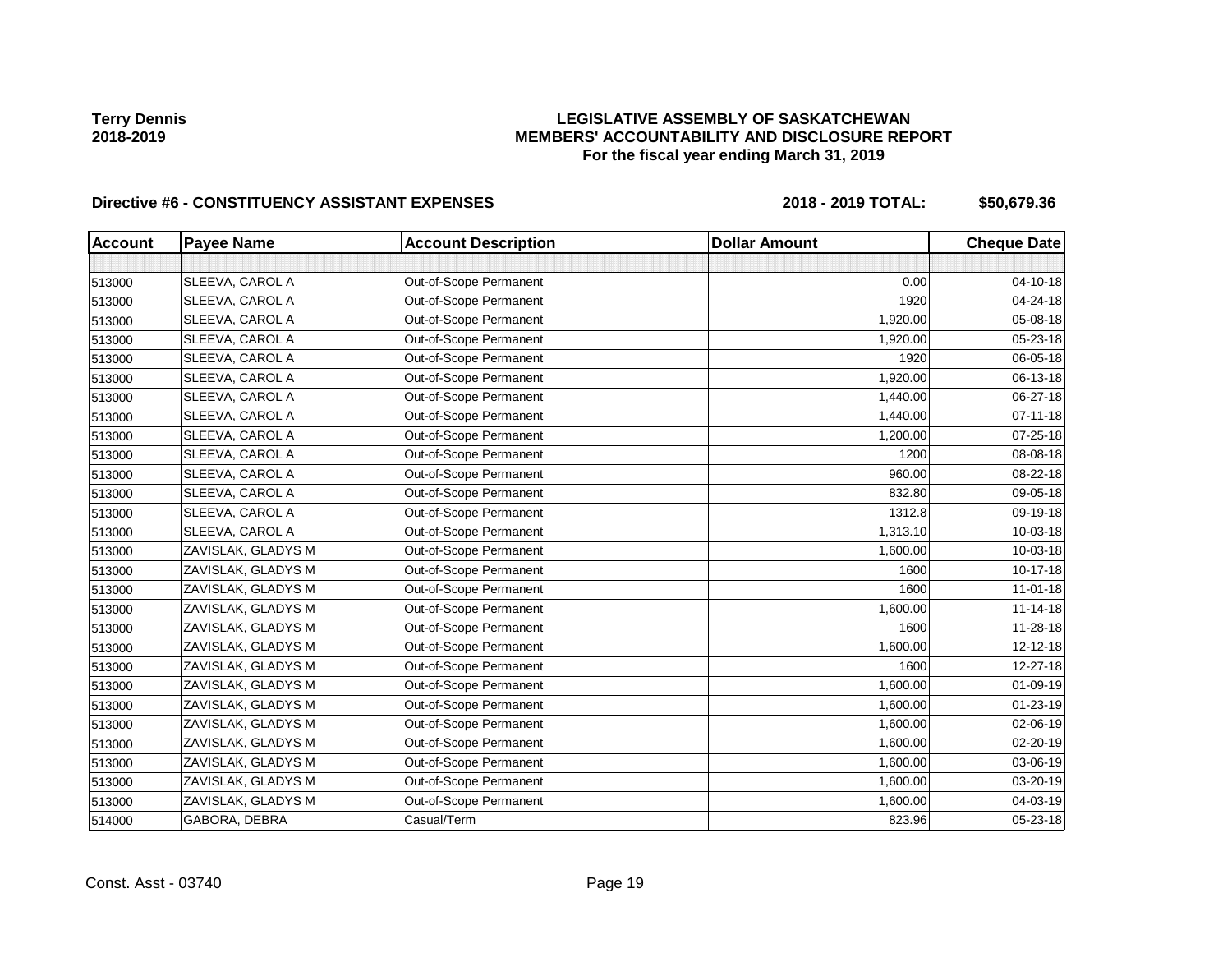## **LEGISLATIVE ASSEMBLY OF SASKATCHEWAN MEMBERS' ACCOUNTABILITY AND DISCLOSURE REPORT For the fiscal year ending March 31, 2019**

## Directive #6 - CONSTITUENCY ASSISTANT EXPENSES 2018 - 2018 - 2019 TOTAL: \$50,679.36

| <b>Account</b> | <b>Payee Name</b>    | <b>Account Description</b>                    | <b>Dollar Amount</b> | <b>Cheque Date</b> |
|----------------|----------------------|-----------------------------------------------|----------------------|--------------------|
|                |                      |                                               |                      |                    |
| 514000         | GABORA, DEBRA        | Casual/Term                                   | 564.99               | $11-01-18$         |
| 514000         | GABORA, DEBRA        | Casual/Term                                   | 565.01               | $11 - 14 - 18$     |
| 514000         | GABORA, DEBRA        | Casual/Term                                   | 188.33               | 11-28-18           |
| 514000         | <b>GULKA, ABBY R</b> | Casual/Term                                   | 376.66               | 05-23-18           |
| 514000         | GULKA, ABBY R        | Casual/Term                                   | 753.34               | 06-05-18           |
| 514000         | <b>GULKA, ABBY R</b> | Casual/Term                                   | 753.34               | 06-13-18           |
| 514000         | GULKA, ABBY R        | Casual/Term                                   | 753.34               | 06-27-18           |
| 514000         | <b>GULKA, ABBY R</b> | Casual/Term                                   | 753.34               | $07 - 11 - 18$     |
| 514000         | <b>GULKA, ABBY R</b> | Casual/Term                                   | 565.01               | 07-25-18           |
| 514000         | GULKA, ABBY R        | Casual/Term                                   | 565.01               | 08-08-18           |
| 514000         | <b>GULKA, ABBY R</b> | Casual/Term                                   | 941.67               | 08-22-18           |
| 514000         | <b>GULKA, ABBY R</b> | Casual/Term                                   | 376.66               | 09-05-18           |
| 519900         | None (Default)       | Change in Y/E Accrued Empl Leave Entitlements | 1,000.00             | 04-08-19           |
|                |                      |                                               |                      |                    |
|                |                      |                                               |                      |                    |
|                |                      |                                               |                      |                    |
|                |                      |                                               |                      |                    |
|                |                      |                                               |                      |                    |
|                |                      |                                               |                      |                    |
|                |                      |                                               |                      |                    |
|                |                      |                                               |                      |                    |
|                |                      |                                               |                      |                    |
|                |                      |                                               |                      |                    |
|                |                      |                                               |                      |                    |
|                |                      |                                               |                      |                    |
|                |                      |                                               |                      |                    |
|                |                      |                                               |                      |                    |
|                |                      |                                               |                      |                    |
|                |                      |                                               |                      |                    |

Const. Asst - 03740 Page 20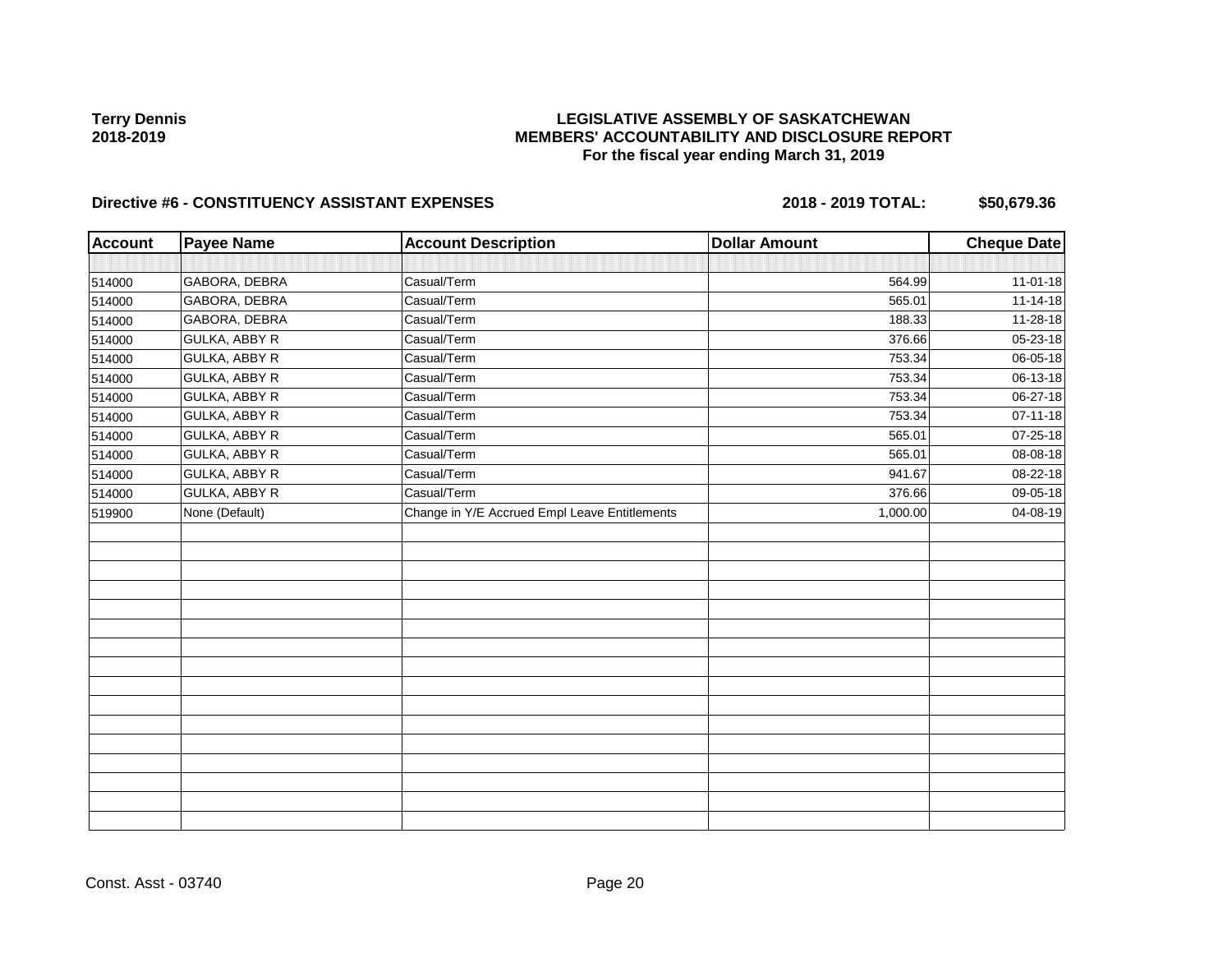### **LEGISLATIVE ASSEMBLY OF SASKATCHEWAN MEMBERS' ACCOUNTABILITY AND DISCLOSURE REPORT For the fiscal year ending March 31, 2019**

# Directive #6 - CONSTITUENCY ASSISTANT EXPENSES 2018 - 2018 - 2019 TOTAL: \$50,679.36

| <b>Account</b> | Payee Name | <b>Account Description</b> | <b>Dollar Amount</b> | <b>Cheque Date</b> |
|----------------|------------|----------------------------|----------------------|--------------------|
|                |            |                            |                      |                    |
|                |            |                            |                      |                    |
|                |            |                            |                      |                    |
|                |            |                            |                      |                    |
|                |            |                            |                      |                    |
|                |            |                            |                      |                    |
|                |            |                            |                      |                    |
|                |            |                            |                      |                    |
|                |            |                            |                      |                    |
|                |            |                            |                      |                    |
|                |            |                            |                      |                    |
|                |            |                            |                      |                    |
|                |            |                            |                      |                    |
|                |            |                            |                      |                    |
|                |            |                            |                      |                    |
|                |            |                            |                      |                    |
|                |            |                            |                      |                    |
|                |            |                            |                      |                    |
|                |            |                            |                      |                    |
|                |            |                            |                      |                    |
|                |            |                            |                      |                    |
|                |            |                            |                      |                    |
|                |            |                            |                      |                    |
|                |            |                            |                      |                    |
|                |            |                            |                      |                    |
|                |            |                            |                      |                    |
|                |            |                            |                      |                    |
|                |            |                            |                      |                    |
|                |            |                            |                      |                    |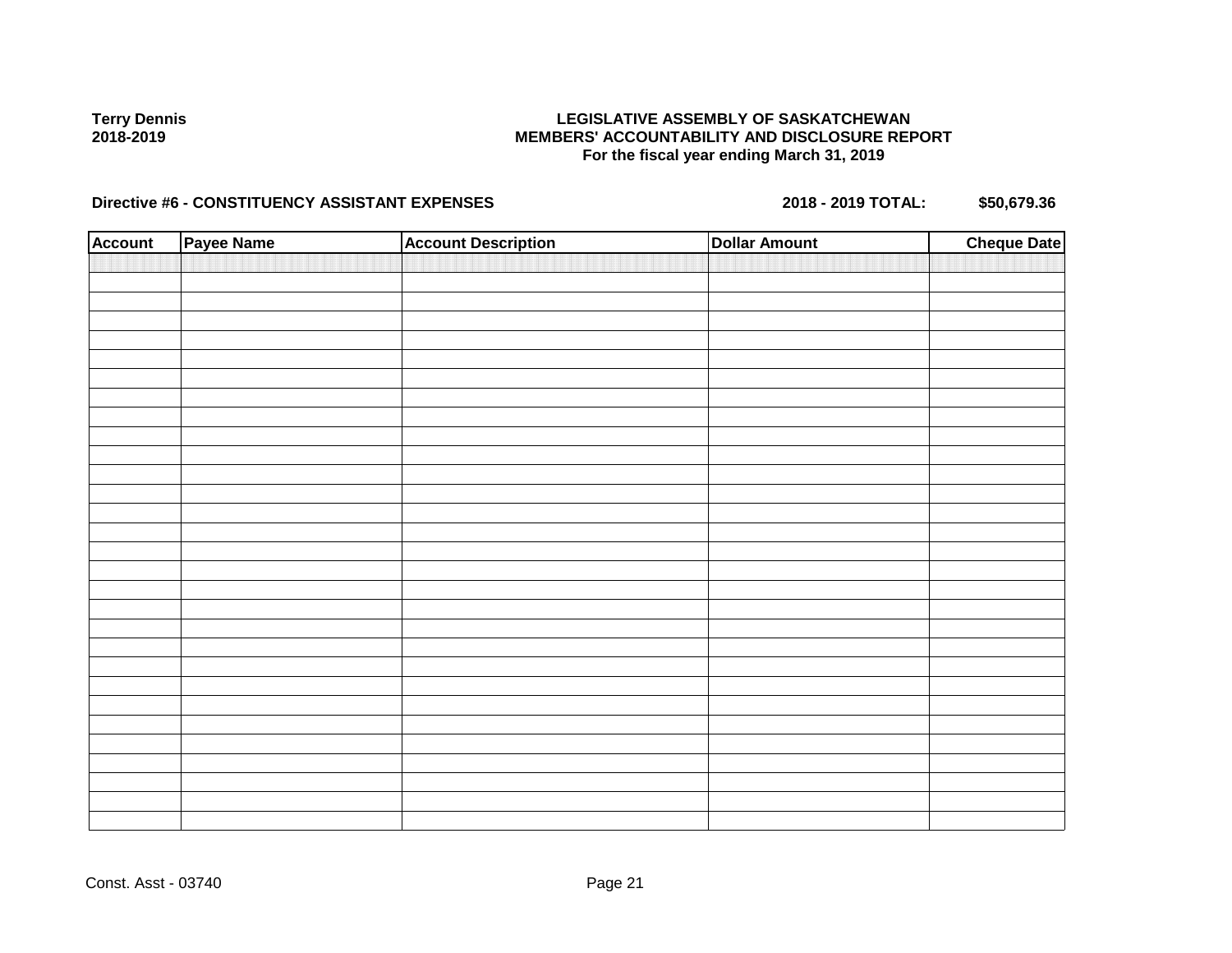### **LEGISLATIVE ASSEMBLY OF SASKATCHEWAN MEMBERS' ACCOUNTABILITY AND DISCLOSURE REPORT For the fiscal year ending March 31, 2019**

## Directive #6 - CONSTITUENCY ASSISTANT EXPENSES 2018 - 2018 - 2019 TOTAL: \$50,679.36

| <b>Account</b> | <b>Payee Name</b> | <b>Account Description</b> | <b>Dollar Amount</b> | <b>Cheque Date</b> |
|----------------|-------------------|----------------------------|----------------------|--------------------|
|                |                   |                            |                      |                    |
|                |                   |                            |                      |                    |
|                |                   |                            |                      |                    |
|                |                   |                            |                      |                    |
|                |                   |                            |                      |                    |
|                |                   |                            |                      |                    |
|                |                   |                            |                      |                    |
|                |                   |                            |                      |                    |
|                |                   |                            |                      |                    |
|                |                   |                            |                      |                    |
|                |                   |                            |                      |                    |
|                |                   |                            |                      |                    |
|                |                   |                            |                      |                    |
|                |                   |                            |                      |                    |
|                |                   |                            |                      |                    |
|                |                   |                            |                      |                    |
|                |                   |                            |                      |                    |
|                |                   |                            |                      |                    |
|                |                   |                            |                      |                    |
|                |                   |                            |                      |                    |
|                |                   |                            |                      |                    |
|                |                   |                            |                      |                    |
|                |                   |                            |                      |                    |
|                |                   |                            |                      |                    |